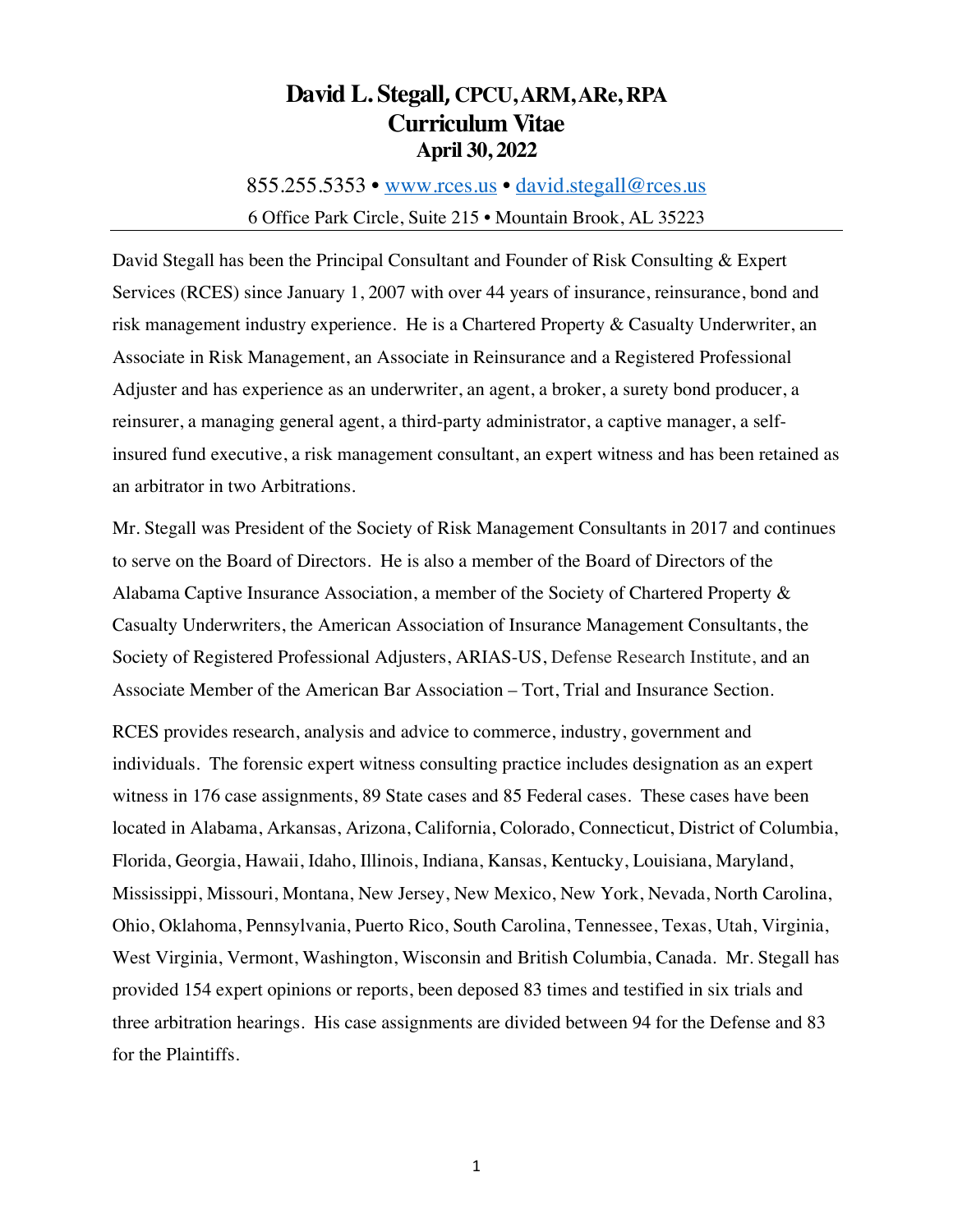### **Education:**

- Auburn University Auburn, Alabama, B.A. in Communications 1979
- Coles Graduate School of Business Kennesaw State University, 1991-1993

### **Certifications:**

- *Chartered Property & Casualty Underwriter* (CPCU) awarded by the American Institute For Property Casualty Underwriters in 1988
- *Associate in Risk Management* (ARM) awarded by the American Institute For Property Casualty Underwriters in 1991
- *Associate in Reinsurance* (ARe) awarded by the American Institute For Property Casualty Underwriters in 1999
- *Registered Professional Adjuster* (RPA) awarded by the Society of Registered Professional Adjusters in 2010
- *RAA Re Basics* awarded by the Reinsurance Association of America in 2003
- *RAA Re Contracts* awarded by the Reinsurance Association of America in 2004
- *Principles of Suretyship* awarded by the American Institute For Property Casualty Underwriters in 2015
- *Cyber Risk Management* Certification of Completion awarded by the American Institute For Property Casualty Underwriters in 2016

### **Professional Affiliations:**

- Society of Risk Management Consultants, Past President
- American Association of Insurance Management Consultants
- Alabama Captive Association, Board of Directors
- Society of Chartered Property & Casualty Underwriters
- Registered Professional Adjuster's Association
- American Bar Association, Associate Member Tort, Trial and Insurance Practice Section
- Defense Research Institute, Expert Witness
- ARIAS-US
- A. M. Best Expert Service Provider

**Risk Consulting & Expert Services** 

### **Professional Experience:**

#### **Principal Consultant 2007 to Present**

### Insurance and risk management consulting to commerce, industry and government; Consulting to the insurance, self-insurance and reinsurance industry; Expert witness and litigation support.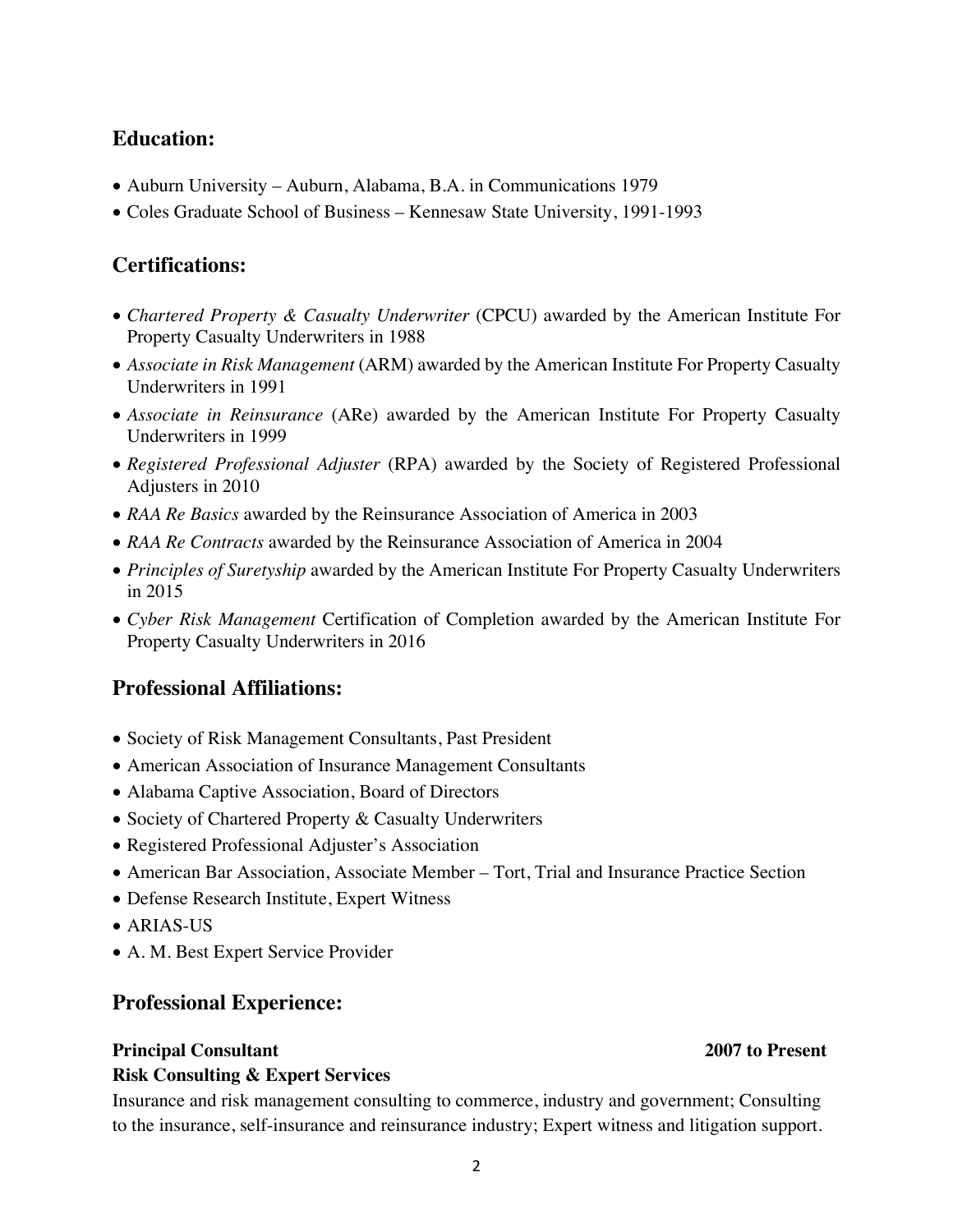# **Professional Experience (Continued):**

| <b>National Director Alternative Risk Transfer</b>                                                                  | 2003 to 2006 |
|---------------------------------------------------------------------------------------------------------------------|--------------|
| <b>CRC Insurance Services, Inc.</b> (Subsidiary of BB&T)                                                            |              |
| Provided alternative risk management services and risk-transfer products nationwide to entities                     |              |
| willing and able to bear risk.                                                                                      |              |
| <b>Gulf States Regional Assistant Vice President</b>                                                                | 2001 to 2003 |
| Midwest Employers Casualty Insurance Company (Subsidiary of W.R. Berkley Corporation)                               |              |
| Excess underwriting services for risk-bearing entities.                                                             |              |
| <b>Executive Vice President</b>                                                                                     | 2000 to 2001 |
| <b>Workers' Comp Source</b>                                                                                         |              |
| Managing General Underwriting to third-party administrators and brokers.                                            |              |
| <b>Vice President and Chief Underwriting Officer</b>                                                                | 1998 to 2000 |
| AmComp, Inc. (Now Employers Inc.)                                                                                   |              |
| AmComp was one of the largest carriers in Florida and operated in 21 states.                                        |              |
| <b>National Accounts Manager</b>                                                                                    | 1994 to 1997 |
| Willis, Inc., Gulf States Region (Now Willis Towers Watson)                                                         |              |
| Coordinated risk management to national account clients.                                                            |              |
| <b>Manager</b>                                                                                                      | 1992 to 1994 |
| ManagedComp, Inc. (Subsidiary of Tufts Associated Health Plans)                                                     |              |
| Managed a Georgia captive insurance company with an occupational medicine preferred<br>provider organization (PPO). |              |
| <b>Vice President</b>                                                                                               | 1989 to 1992 |
| Boger, Reid & Flournoy (Now Brown & Brown)                                                                          |              |
| Managing, marketing, selling & servicing insurance programs.                                                        |              |
| <b>President</b>                                                                                                    | 1986 to 1989 |
| The Stegall Agency Inc. (Acquired by Boger, Reid & Flournoy in 1989)                                                |              |
| Insurance agency providing insurance, bonds and risk management marketing, sales & service.                         |              |
| <b>Account Executive – Construction Industry Division</b>                                                           | 1983 to 1986 |
| <b>Corroon &amp; Black</b> (Now Willis Towers Watson)                                                               |              |
| Insurance, bonds and risk management marketing, sales & service.                                                    |              |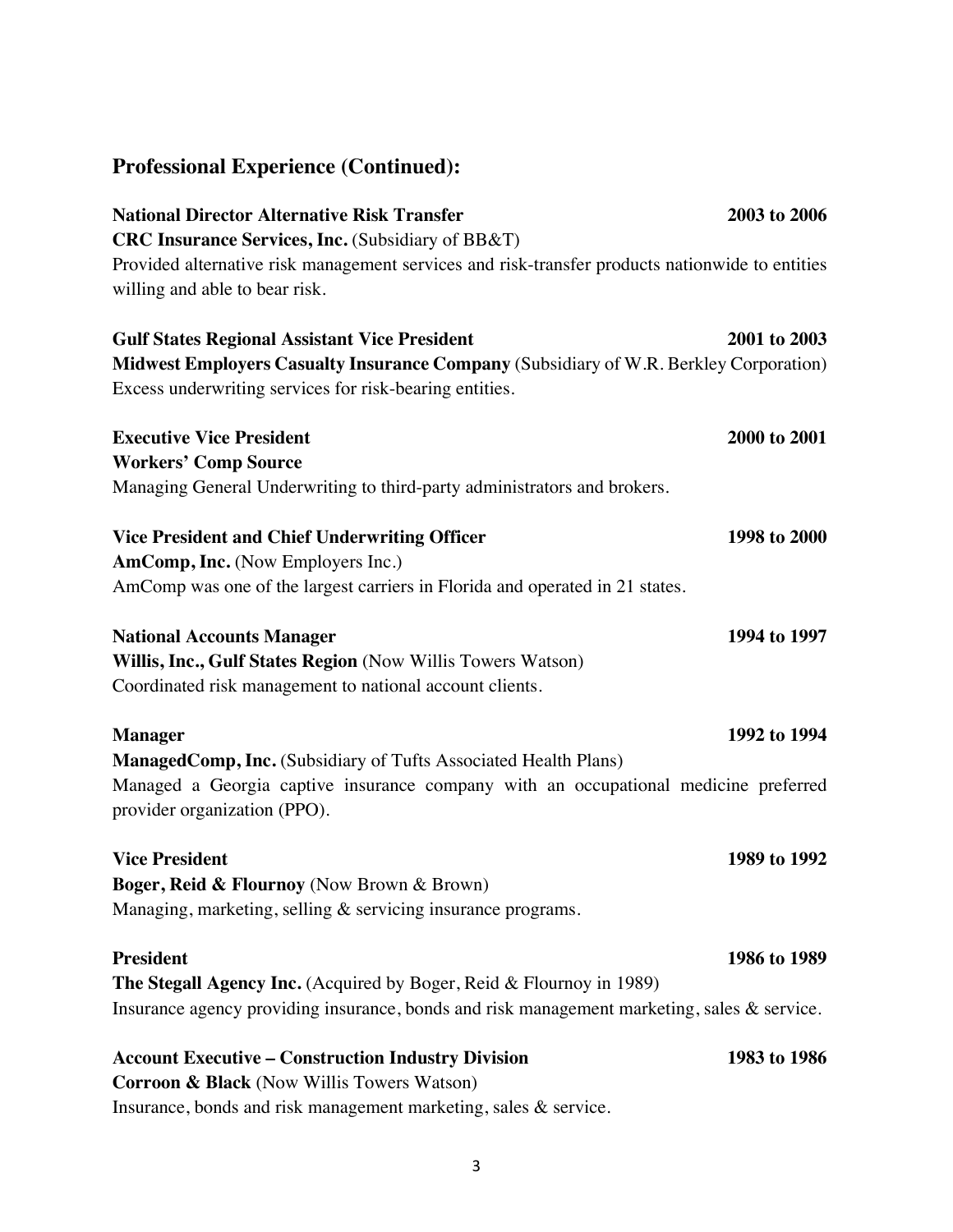### **Professional Experience (Continued)**

**Account Executive 1982 to 1983 Garner Meshad Wood, Inc** (Now Marsh McLennan) Surety Bond Producer

**Underwriting and Account Executive 1977 to 1982 Cobbs, Allen & Hall** Insurance underwriting, marketing, sales & service.

#### **Professional Development Course Study:**

#### **Chartered Property & Casualty Underwriter:**

- Foundations of Risk Management, Insurance, and Professionalism
- Insurance Operations, Regulation, and Statutory Accounting
- The Legal Environment of Insurance
- Business and Financial Analysis
- Commercial Property & Liability Risk Management and Insurance
- Survey of Personal Risk Management, Insurance, and Financial Planning
- Financial Services Institutions

#### **Associate in Risk Management:**

- Risk Assessment Establishing Risk Management Programs; The Risk Management Process; Legal Foundations of Liability Loss Exposures; Assessing Property, Liability, Personnel, and Net Income Loss Exposures; Management Liability and Corporate Governance; Forecasting Losses; and Cash Flow Analysis.
- Risk Control Controlling Property, Personnel, Liability, and Net Income Loss Exposures; Intellectual Property Loss Exposures; Criminal Loss Exposures; Disaster Recovery for Property Loss Exposures; Understanding Claim Administration; Fleet Operations Loss Exposures; Aviation; Environmental Loss Exposures; Understanding System Safety; Motivating and Monitoring Risk Control Activities.
- Risk Financing Understanding Risk Financing; Insurance as a Risk Financing Technique; Insurance Plan Design; Reinsurance and Self- Insurance; Retrospective Rating Plans; Captive Insurance Plans; Finite and Integrated Risk Insurance Plans; Capital Market Risk Financing Plans; Forecasting Accidental Losses; Self-Insurance Plans; and Purchasing Insurance and Other Risk Financing Services and Risk Financing Needs.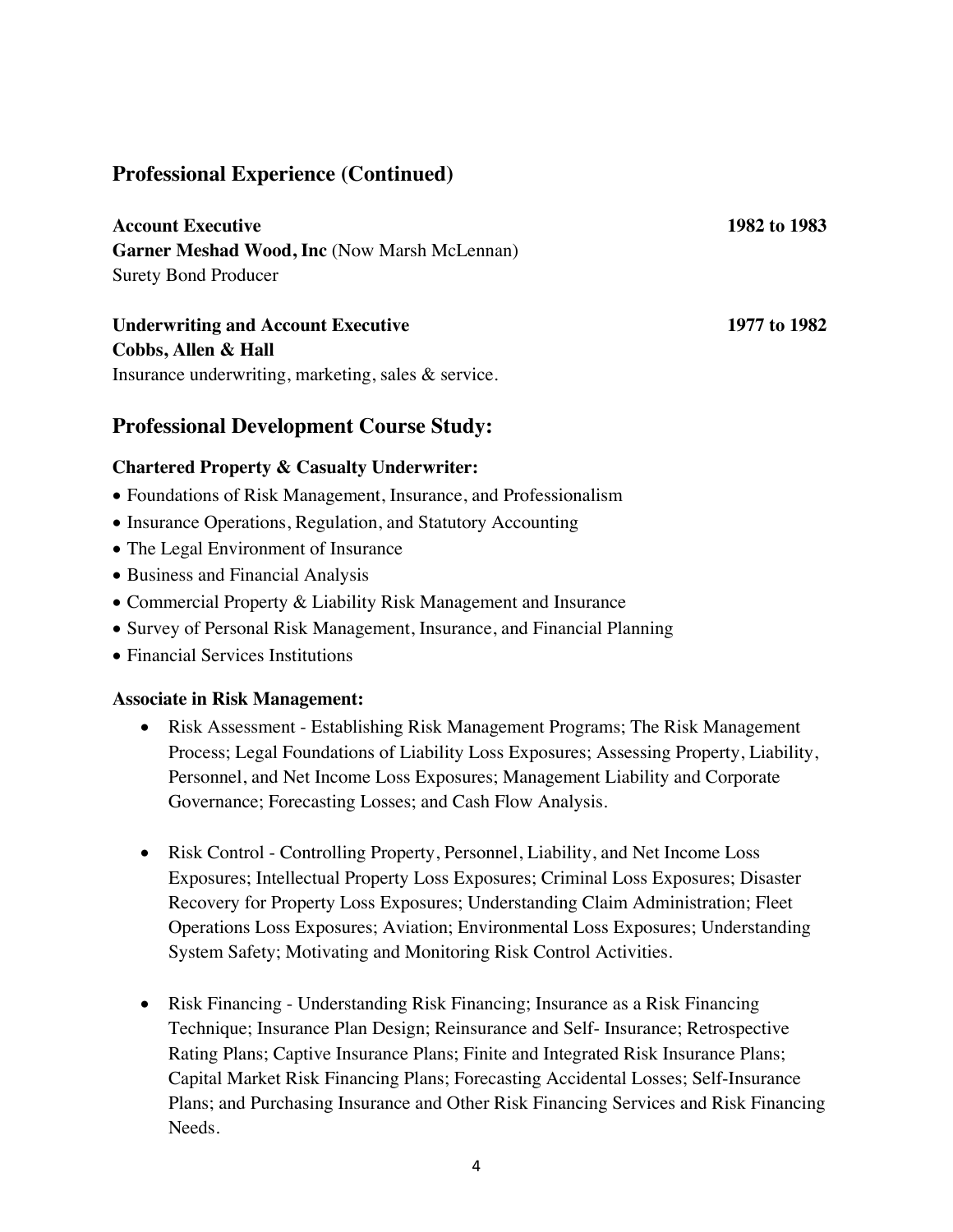### **Professional Development Course Study (Continued):**

#### **Associate in Reinsurance:**

- Primary Insurance Coverage: Overview of Personal Insurance, Personal Auto, Homeowner's Insurance, Miscellaneous Personal Insurance Coverage, Commercial Property Insurance, Business Income Insurance, Inland and Ocean Marine, Aviation, Commercial General Liability, Commercial Auto, and Worker's Compensation and Employer's Liability Insurance.
- Reinsurance Principles and Practices: Introduction to Reinsurance, Types of Reinsurance and Reinsurance Program Design, The Reinsurance Placement Process, Common Reinsurance Treaty Clauses, Quota Share Treaties, Surplus Share Treaties, Property Per Risk Excess of Loss Treaties, Casualty Excess of Loss Treaties, Catastrophe Reinsurance, Aggregate Excess of Loss Treaties, Reinsurance Audits, Reinsurance Regulation, Reinsurance Aspects of the NAIC Annual Statement, and Reserves.

#### **Registered Professional Adjuster:**

• Claims Adjusting Principles and Practices Study: Insurance Carrier Claims Management and Third-Party Claims Administration, First & Third-Party Claims: Property, General Liability, Automobile Liability & Physical Damage, Workers' Compensation, Management Liability, Professional Liability, Errors & Omissions Liability, Fiduciary Liability, Surety & Fidelity Bond Claims, Aviation, Admiralty Law, Marine Employer's Liability, Protection & Indemnity Claims. The Concept of Indemnity; Wrongful Acts; Fair Claims Settlement Practices and Unfair Claims Settlement Practices.

#### **Reinsurance Association of America:**

• Re Basics - Demystifying Reinsurance: How reinsurance and insurance differ; The types and approaches to reinsurance coverage; Risk transfer and risk transfer requirements; The impact of a reinsurance transaction on insurance company financials; The types and features of different reinsurance contracts; How to structure a reinsurance program; The components of key Annual Statement schedules; How reinsurance is regulated; Contract clauses required for reinsurance credit; The role of alternative markets in reinsurance.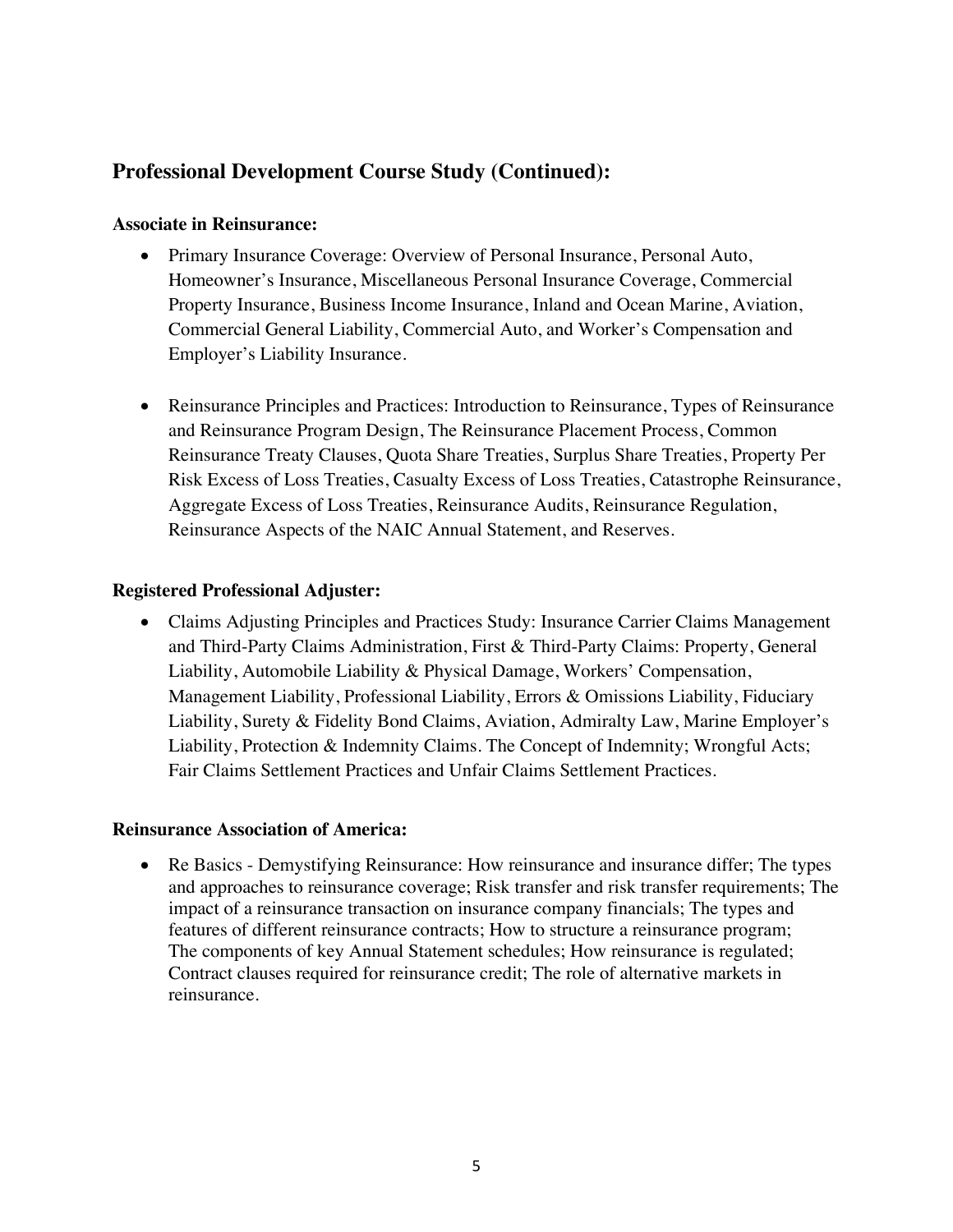### **Professional Development Course Study (Continued):**

• Re Contracts – The Art of Designing Reinsurance Contracts: the influence of the market on contract terms and the impact of specific contract clauses on finance, claims and underwriting operations. property/casualty reinsurance contracts from the perspective of the ceding company, the reinsurer and the intermediary; accounting implications of different contract clauses; Structure the contract to avoid gaps in coverage; contract satisfies risk transfer requirements.

#### **Cyber Risk Management:**

• Managing Cyber Risk, Cyber Risk Fundamentals, Enterprise Risk Management & Cyber Risk, First-Party Cyber Risk Loss Exposures, Cyber Risk Property Loss Exposures, Business Income Loss Exposures, Customer Notification & Credit Monitoring following a Data Breach, Postbreach Investigation & Regulatory Action, Reputational Risk, Indirect Cyber Risks, Third-Party Cyber Liability Loss Exposures, Customer Data Liability, Network Security & Content Liability, Directors & Officers Cyber Liability Loss Exposures, Errors & Omissions Cyber Liability Loss Exposures, Risk Financing in Cyber Risk Management, Risk Retention & Risk Transfer, Cyber Insurance Products, Cyber Legal Liability, Business Continuity & Cyber Risk, Disaster Recovery Planning, Crisis Communication, Data Breach Preparedness, U.S. Federal & State Cyber Security Legislation & Regulation, Global Cyber Security, Personal Cyber Risk Awareness & Management, Cyber Risk Underwriting, Cyber Risk Issues for Agents & Brokers, Cyber Risk Claims Handling, Stakeholders in Cyber Risk.

#### **Principles of Suretyship:**

• The Role of Suretyship, History of Suretyship, Suretyship, Insurance, and Banking, Nature of Surety Relationship, Surety Underwriting, Surety Legal Remedies, Surety Reinsurance and Co-Suretyship, Contract Surety Bonds, Surety Bond Production, Surety Credit Lines, Bond Underwriting: Commercial Surety and Fidelity, Underwriting Roles and Considerations, Credit Investigations, Credit Laws, Credit Reports, Bond Ratemaking, Suretyship and Insurance, Surety Association of America, Fidelity and Surety Claims Process, Contract Bond Claims, Claim Objectives, Fidelity and Surety Loss Adjusting, Surety Relationships, Professional Ethics, and Ethical Decision Making.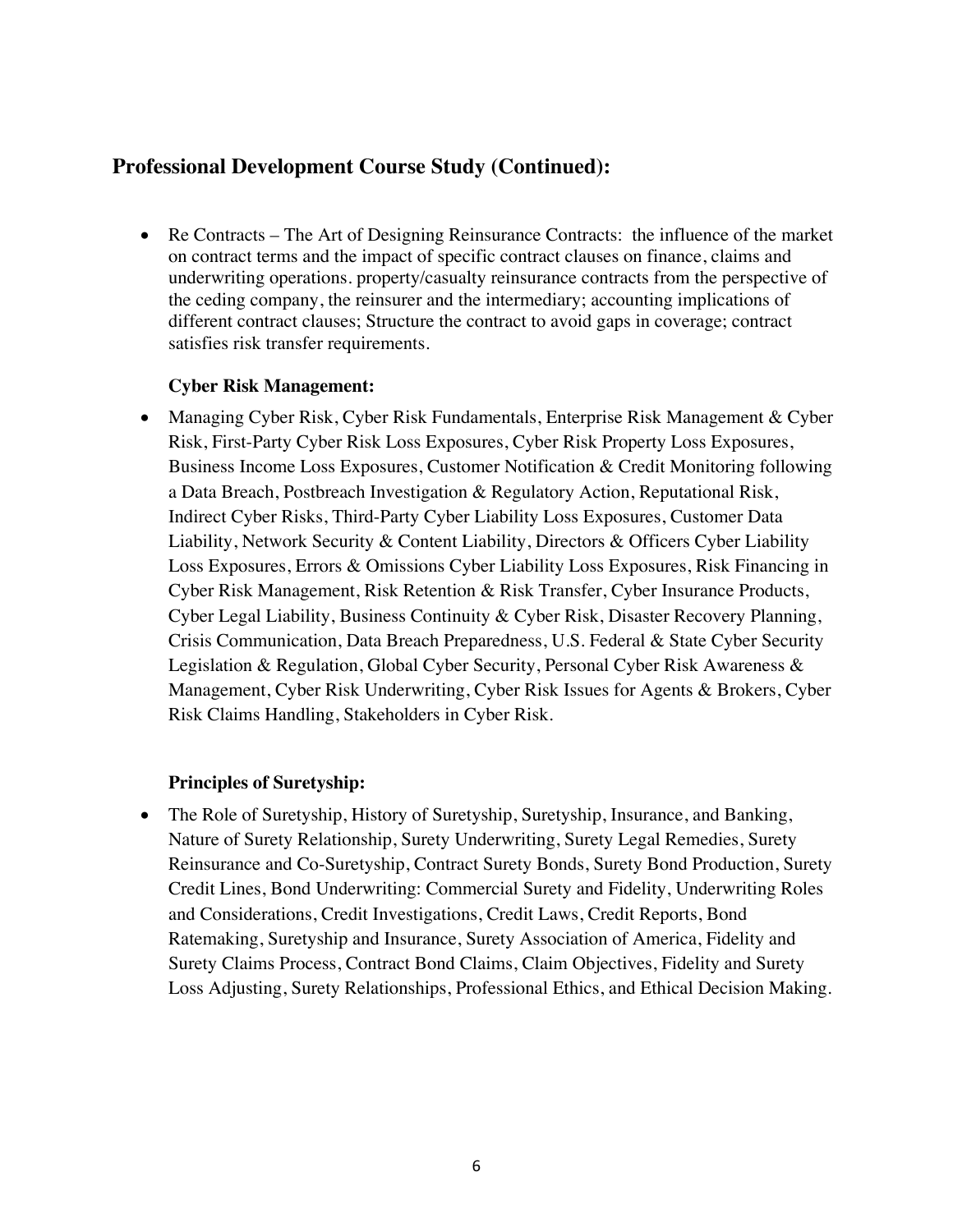### **Expert Publications and Public Interviews:**

- Property & Casualty Insurance Procurement & Litigation (Ten Recurring Themes Every Lawyer Should Know) published in ten parts by HGExperts.com in October 2012. It has since been published within the Blog Sections of 86 Pillars, LLC, Expert Witness Blog published by JurisPro Expert Witness Directory) and Risk Consulting & Expert Services Expert Thought Blog.
- Workers' Compensation Underwriting Philosophy as Partnership Formation published in six parts on Risk Consulting & Expert Services Expert Thought Blog in April 2013 and has since also been published by Expert Witness Blog published by JurisPro Expert Witness Directory).
- The Insurance Industry's Imperative Necessity published in April of 2013 on Risk Consulting & Expert Services Expert Thought Blog.
- Captive Insurance Use by Life Insurance Companies published in June of 2013 on Risk Consulting & Expert Services Expert Thought Blog.
- Cyber Risk & Insurance (co-authored with Joy M. Gänder) published by the Court Journal of Science & Technology in June 2015.
- Commercial Property & Casualty Insurance The Basics (PART 1) Property Insurance published April 11, 2018 by Insurance Expert Witness Blog (www.insuranceexpertwitness.net)
- Commercial Property & Casualty Insurance The Basics (PART 2) Liability Insurance published May 4, 2018 by Insurance Expert Witness Blog (www.insuranceexpertwitness.net)
- Colorado Wildfires and Homeowners Insurance A live interview on The Mandy Connell Show, KOA 850 News Radio, Denver, Colorado on June 12, 2018 and Podcast of show at koanewsradio.com. Published recording and transcript June 27, 2018 on Insurance Expert Witness Blog (www.insuranceexpertwitness.net)
- Bad Faith: *Hard To Define But You Know It If You See It* Presentation to the Mississippi Defense Lawyers Association and Mississippi Claims Association Annual Joint Seminar. November 1, 2018 in Flowood, MS (Mississippi Defense Lawyers Association and Mississippi Claims Association Annual Joint Seminar Manual and on Insurance Expert Witness Blog (www.insuranceexpertwitness.net)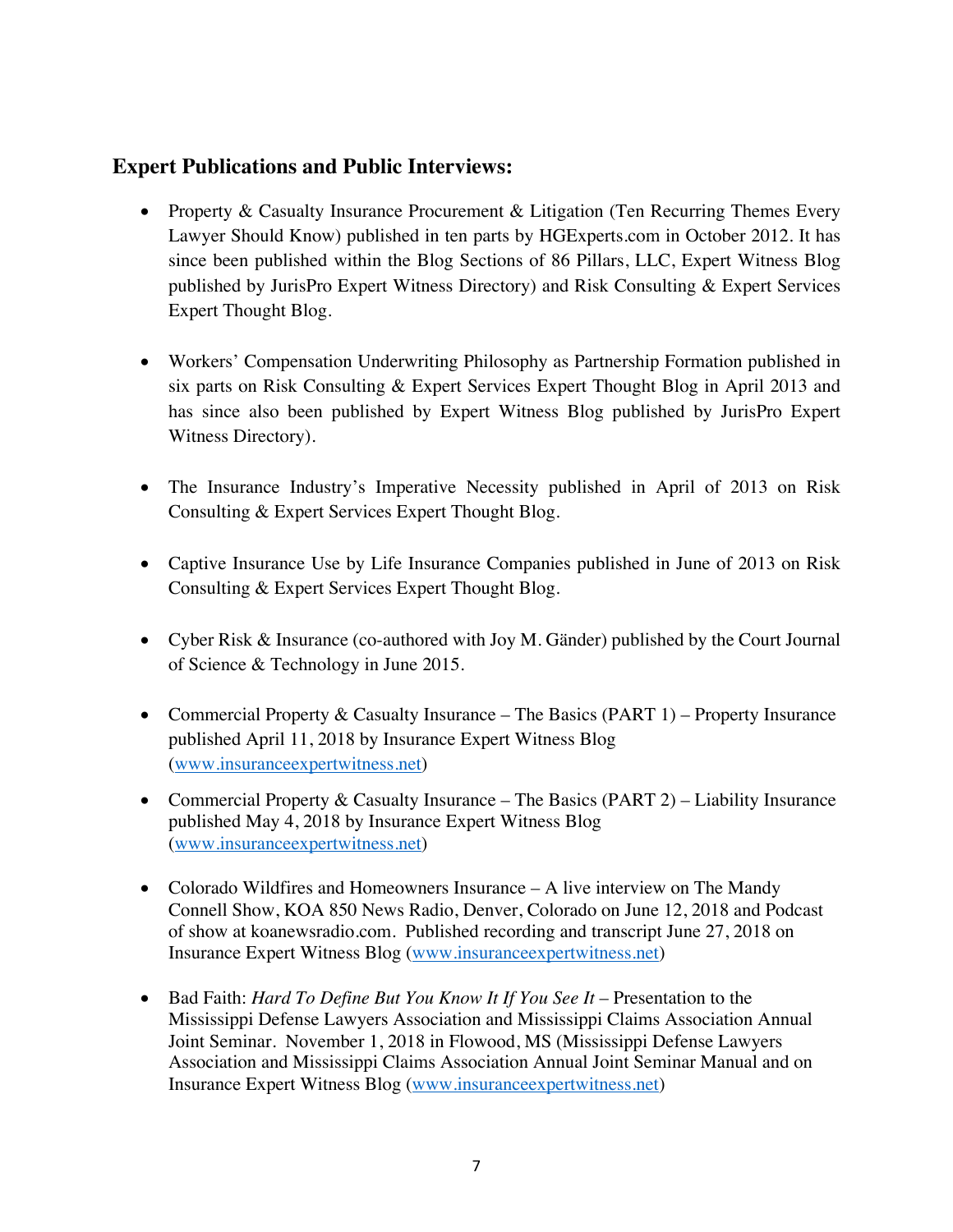### **Expert Publications and Public Interviews (Continued):**

- California Wildfires and Homeowners Insurance A live interview on The Gil Gross Show, KGO 810 News Radio, Oakland, California on October 28, 2019
- A.M. Best Webinar November 19, 2020 The Entrepreneurial Agent/Broker Wrap-Up Session: Opportunities and Risks. A panel of insurance brokerage, financial, risk and distribution experts review lessons of "The Entrepreneurial Agent/Broker" series and answer questions on growth opportunities, sector trends and assessing evolving risk. http://www.ambest.com/review/special/agent-broker.html

### **Consulting Projects:**

- Evaluation & Analysis of a specific insurance and risk management services provider involved with various alternative risk management and financing methods and techniques for an Investment Banking Firm – San Francisco, CA
- Evaluation & Analysis of a specific insurance and risk management services provider involved with fronting insurance policies for regulatory compliance purposes for a Hedge Fund – Stamford, CT
- Surety bond underwriting criteria Study for an Investment Firm New York City, NY
- Insurance Marketing Distribution Systems Study for a Private Equity Fund Boise, ID
- Market & Industry Evaluation of the Third-Party Claims Administrators and Managing General Agents for Management Consulting Firm – Boston, MA
- Wholesale Insurance Industry Study for Management Consulting Firm Boston, MA
- Evaluation and Analysis of Financial Data Industry firms serving the Property & Casualty Insurance Industry for Private Equity firm – Austin, TX
- Evaluation and Analysis of trends within the Aggregate/Stop-Loss segment of the Insurance and Reinsurance Industries for Management Firm – New York City, NY
- Analysis of Legal Insurance for Management Firm New York City, NY
- Third-Party Claims Administration Industry Study Boston, MA
- Insurance Carrier Positioning & Trend Analysis Private Equity Firm Boston, MA
- Risk Data & Analytics Products, Services for a Private Equity Firm London, UK
- Agents in Insurance Marketing Distribution for Consulting Firm Chicago, IL
- Insurance Market and Broker Evaluation Private Equity Firm New York, NY
- Study on Risk Management Services Company to Private Equity Firm Chicago, IL
- Insurance Industry Underwriting Cycles for Management Company New York, NY
- Evaluation of Insurance Services Provider for Investment Manager New York, NY
- Evaluation of Insurance Data Services for Investment Manager Los Angeles, CA
- Special Flood Hazard Areas Study for Private Equity Firm New York, NY
- Evaluation of Bermuda Reinsurance Market for Private Equity Firm Boston, MA
- Managing General Agents Study for Investment Management Group Dallas, TX
- Study on Wholesale Insurance Provider for Private Equity Firm Los Angeles, CA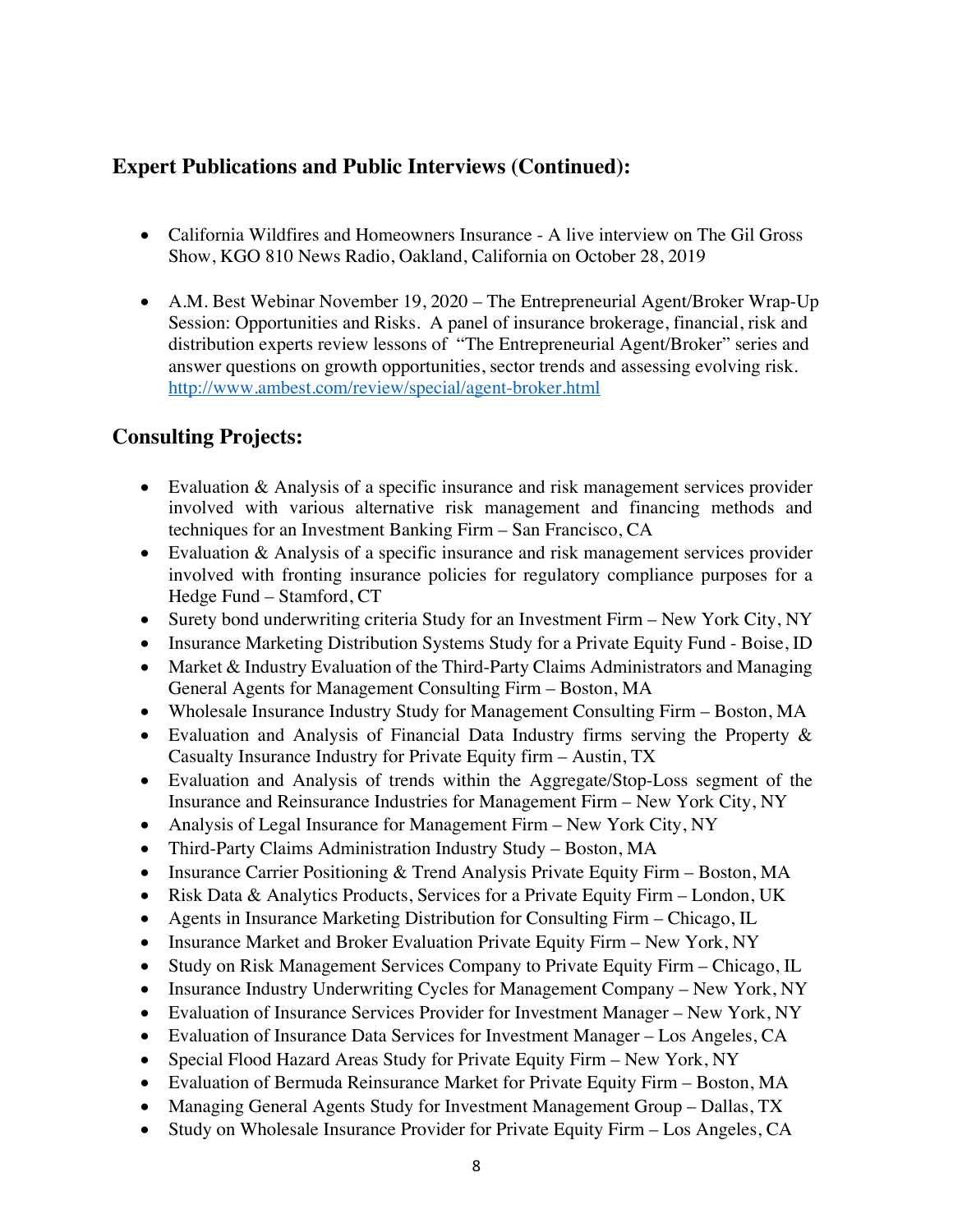### **Consulting Projects (Continued):**

- Risk Data Analytic Providers Study for Investment Management Firm London, UK
- Insurance Agent Commissions Study for Management Consulting Firm Boston, MA
- Insurance Fraud Trends Study Management Consulting Firm Philadelphia, PA
- International Claims Adjusting Study for Investment Management Firm Verona, Italy
- Captive Insurance Industry Study to Hedge Fund San Francisco, CA
- Personal Automobile Insurance Study for Management Consulting Firm Chicago, IL
- Insurance Services Purveyor Evaluation Private Equity Firm Palo Alto, CA
- Insurance Distribution Systems Study to Management Consultants Boston, MA
- Industry Product Development Study for Management Consultants Mumbai, India
- Analysis of Force Placed Insurance Market to Hedge Fund San Francisco, CA
- Wholesale Insurance Industry Study for Management Consultants Boston, MA
- Workers' compensation services Study to Asset Management Firm Palo Alto, CA
- Market Trends for National Brokerage Firms to Mutual Fund Manager Dover, DE
- International Claims Quality Study for Investment Banking Firm –Greenwich, CT
- Industry Review & Analysis to Private Equity Firm San Francisco, CA
- Insurance & Reinsurance Market Analysis to Hedge Fund New York, NY
- Insurance Brokerage Commissions Study to Technologies Company New York, NY
- Risk Management Study for Investment Management Company Chicago, IL
- Wholesale Insurance Industry Overview Security Analysts New York, NY
- Broker Evaluation, Analysis & Advice to Mutual Fund Managers Wilmington, DE
- Insurance Carrier Financial Analytics to Wealth Management Firm in New York, NY
- Acquisitions Advice to Mutual Fund Managers Mumbai, India
- Risk Management Review to Municipal Government –Thibodaux, LA
- Industry Evaluation & Investment Advice to Hedge Fund –New York, NY
- Insurance Market Evaluation, Analysis to Private Equity Firm Palo Alto, CA
- Excess & Surplus Insurance Study to Management Consultants Pittsburg, PA
- Risk Management Products Study to Asset Management Firm Boston, MA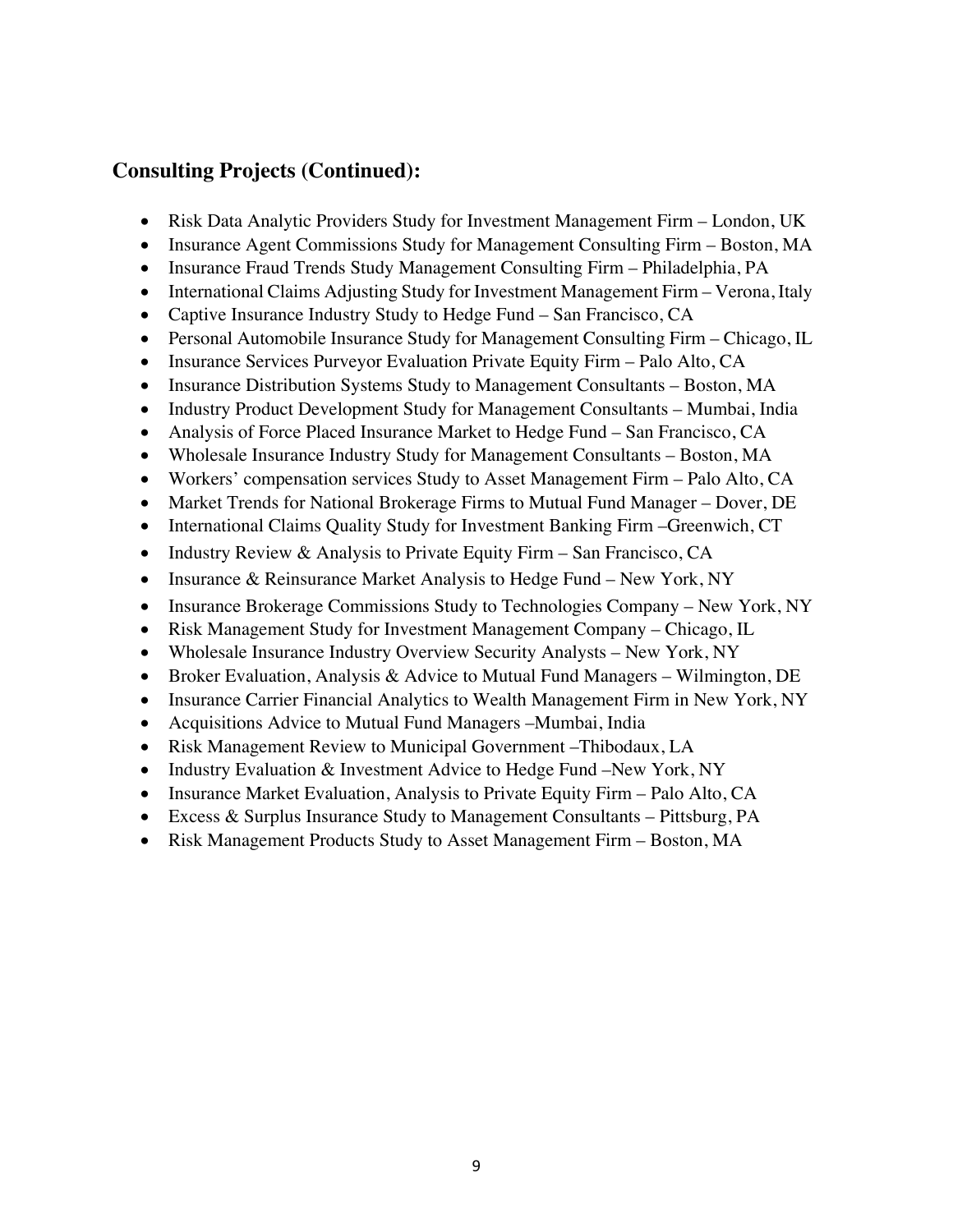### **Professional Continuing Education:**

**Society of Risk Management Consultants Spring Conference 2022** – New Orleans, LA - March 17-19, 2022

- Construction Project Safety
- Marine Risks

### **American Bar Association - Section of Tort, Trial Insurance Practices – Insurance Coverage Litigation Committee - Winter Conference 2022 – Phoenix, AZ – February 14-16, 2022**

- Cyber Insurance Risk vs Reality
- PFAS: Insurance Issues Arising From a Persistent & Ubiquitous Family of Chemicals
- Coverage for First-Party Covid Related Cases
- Biometric Privacy Statutes & the Emerging Coverage Implications
- Horizontal vs. Vertical Exhaustion of Limits of liability
- Winning With Experts
- Identifying & Combatting Unconscious Bias, Implicit bias & Microaggressions
- Duty of Good Faith to Third Parties
- Major Claim Trends From the Reinsurer's Perspective
- Uninsured/Under-Insured Issues & Reasonableness of Value Determinations
- Specialized Insurance Settlements On The Eve Of Trial
- Choosing Appraisers & Issues Regarding Impartiality of Appraisers & Umpires
- Considerations In Coverage & Claims Handling

# **AIDA Reinsurance and Insurance Arbitration Society -ARIAS-US 2021 Fall Conference** –

New York City, NY – November 2-3, 2021

- Long-Term Effects of the Pandemic on Trial Advocacy
- Gaining Deliberation Insights: Understanding What Really Goes On Behind The Curtain
- Visual Argument
- A Direct Discussion With Direct Insurance Arbitrators
- The Explosion of Ransomware Cyber Attacks And Its Impact In The Industry
- Best Practices and Considerations for Counsel Submissions in Arbitration
- Active Participation By Arbitrators During The Hearing

#### **ARIAS-US 2020 Fall Conference** – Virtual – November 5-6, 2020

- Managing the Consolidation of Arbitrations Issues and Guidelines
- Social Inflation: What Does It Mean to Cedants and Reinsurers
- Covid-19 Pandemic Reinsurance Issues From the Arbitrator's Perspective
- Representations and Warranties Insurance
- The Insurability of Cyber Risk Regulatory Fines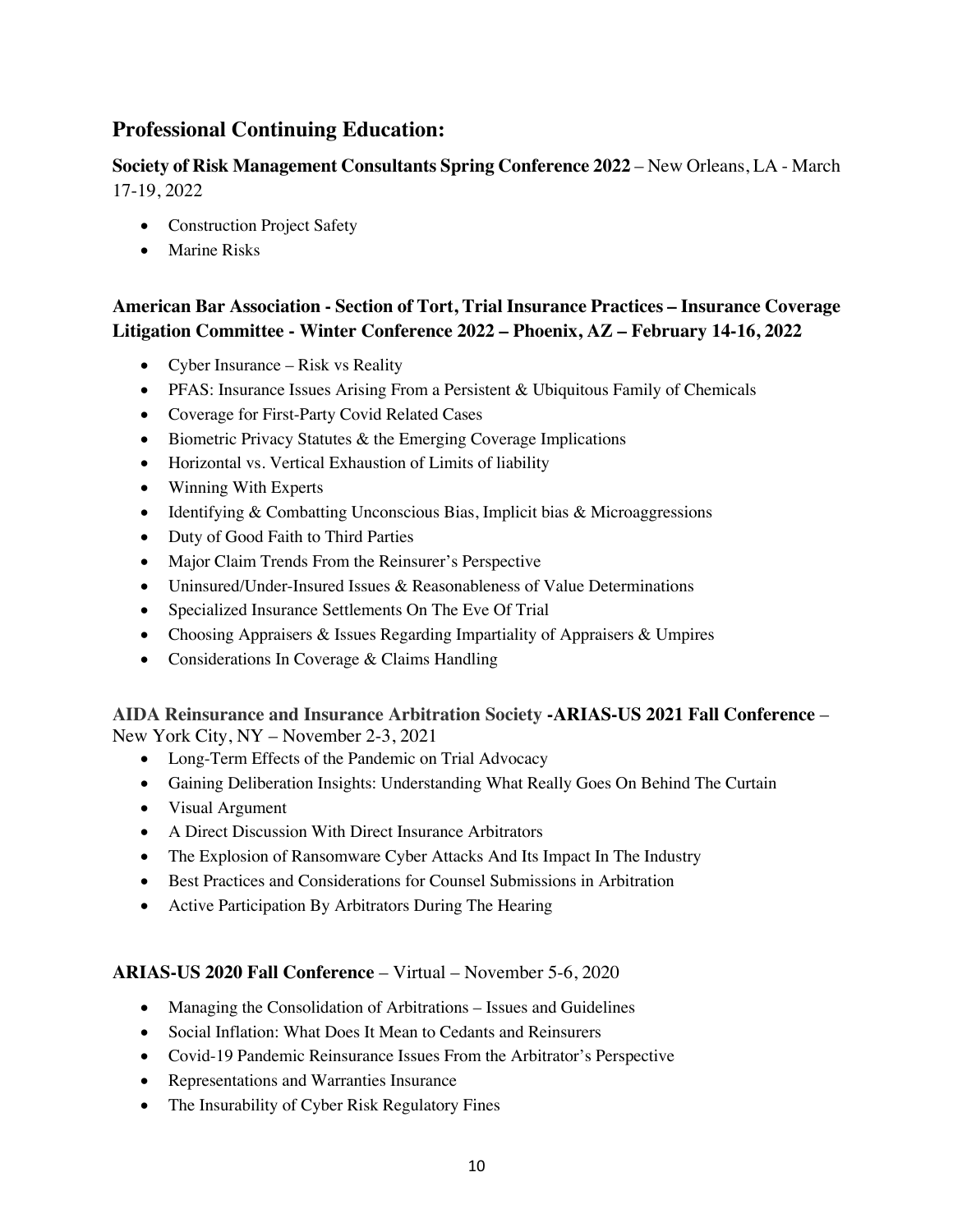#### **AAIMCo 2021 Fall Conference**- San Diego, CA October 21-23, 2021

- Surviving A Small Business Ransom Attack
- The Importance of "Persons Most Knowledgeable"
- Sun Tzu and the Art of Depositions: Ancient Wisdom for Modern Testimony
- Insurance Issues in the Emerging Cannabis Industry
- Calculating Damages in Business Income Claims

#### **ARIAS-US 2020 Spring Conference** – Virtual – May 5-6, 2020

- Emerging Trends and Potential Disputes in Life Reinsurance
- COVID-19: The Reinsurance Response

#### **SRMC Fall 2020** – Virtual – October 14-16, 2020

- Work From Home Cyber Risks
- Artificial Intelligence and Autonomous Vehicles

#### **Alabama Captive Insurance Association 2020 Conference** – Birmingham, AL - September 16-18, 2018

- Why Alabama! (for Captive Insurance Companies) Health Care in Captives
- You adjusted WHAT?? (Alabama Property and Casualty Adjusters Association)
- IRS Amicus Brief & IRS Summons
- Alternative Risk Transfer 101 Presenter, David Stegall
- Economic & Investment Update
- Intro to Insurance Investments
- COVID Impact on Claims
- The Rise of Risk Retention Groups in Today's Environment

#### **ARIAS-US 2020 Fall Conference** – Virtual – November 5-6, 2020

- Impact of the Pandemic & the Insurance Industry
- Managing the Consolidation of Arbitrations Issues and Guidelines
- Social Inflation: What Does It Mean to Cedents and Reinsurers?
- Exploring Dissenting Opinions by Arbitrators
- COVID-19 Insurance Coverage Case Law Developments
- Diversity, Equity, and Inclusion
- Representations and Warranties Insurance
- Cyber Snare? The Insurability of Regulatory Fines
- Ethics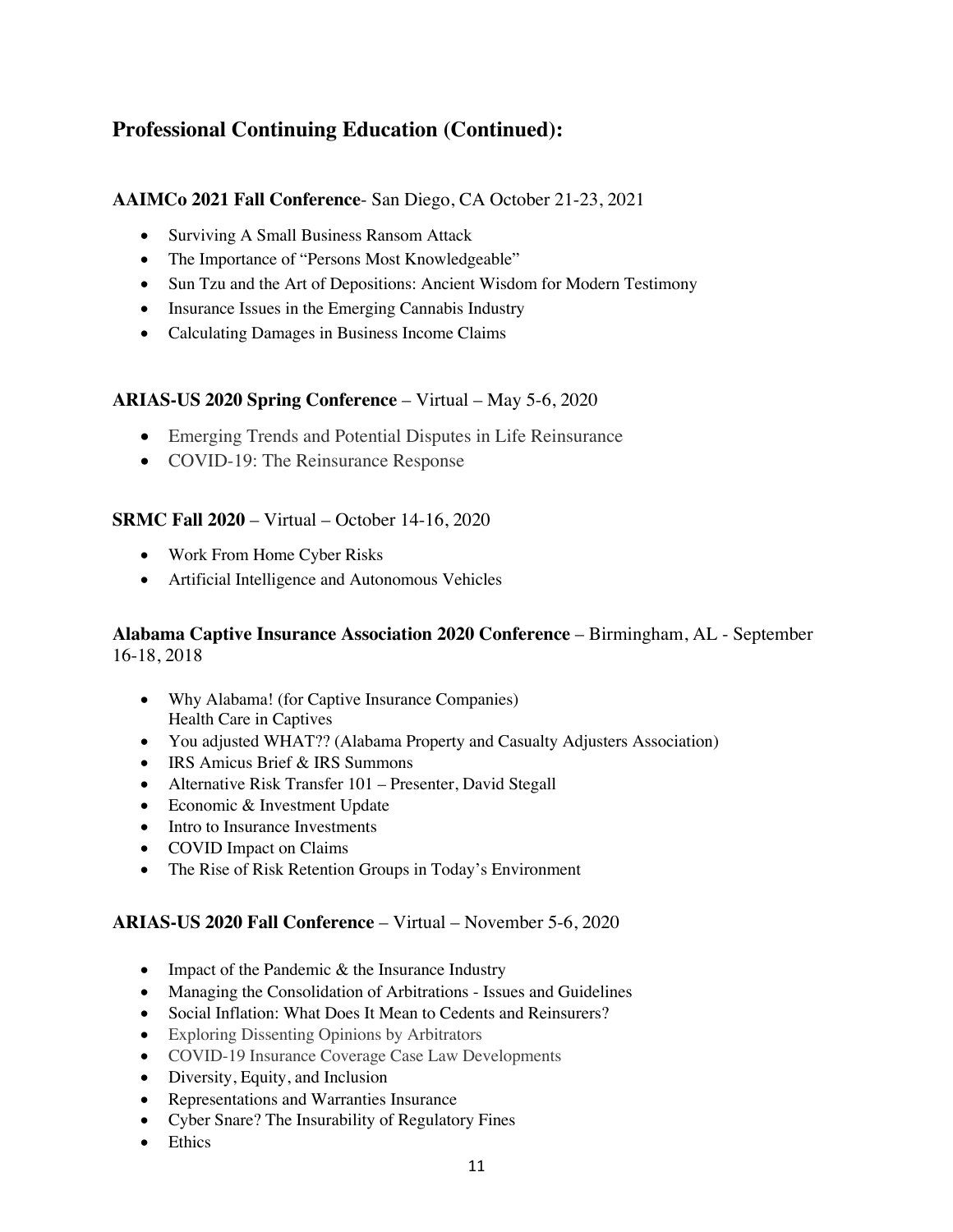#### **ABA-TIPS-ICLC** - Phoenix, AZ – February 20-22, 2020

- Effective Use of Alternative Dispute Resolution in the Context of Complex Insurance Coverage Disputes
- Good Robot/Bad Robot Does Insurtech in Underwriting and Claims Processing Help or Hurt the Insurance Consumer?
- Blockchain, Cryptocurrency and Insurance
- Recent Critical Coverage Decisions/Hindsight 2020: Looking Back at Key Insurance Developments and How They Impact Policyholders and Insurers
- Enhancements and Pitfalls in Insurance Coverage for Development Projects
- Trial of Insurance Bad Faith Claims
- The SIR Dilemma: When Does (And When Should an Excess Carrier Get Involved?
- D&O Coverage Issues

#### **ARIAS-US - Intensive Arbitrator Training Workshop –** New York, NY November 6, 2019

- Ethics Responsibilities of Arbitrators
- Powers of Arbitration Panels
- Mock Arbitration
- Disclosures and Record-Keeping
- Effective Service as Arbitrator

#### **ARIAS-US - Arbitrator & Umpire Seminar** - Brooklyn, NY October 2, 2019

*The Wild Wild West Of Discovery Disputes & Summary Adjudication*

- Scope of discovery:
- What type of standards do panels apply when considering discovery disputes?
- How does the panel consider allegations that certain discovery is irrelevant or, alternatively, that it is unduly burdensome?
- What are some effective ways to encourage parties to resolve these disputes themselves? The panel will weigh the pros and cons of granting motions to compel.
- Subpoenas: When are subpoenas appropriate? What is the arbitrators' authority to issue subpoenas?
- Privilege disputes
- When are documents relating to claims-handling, settlement, and allocation protected by the attorney-client privilege versus discoverable as the business of insurance?
- How do arbitrators resolve a party's claims of privilege?
- Summary Adjudication
- The efficacy of motions for summary adjudication: before discovery commences; after discovery but before the hearing.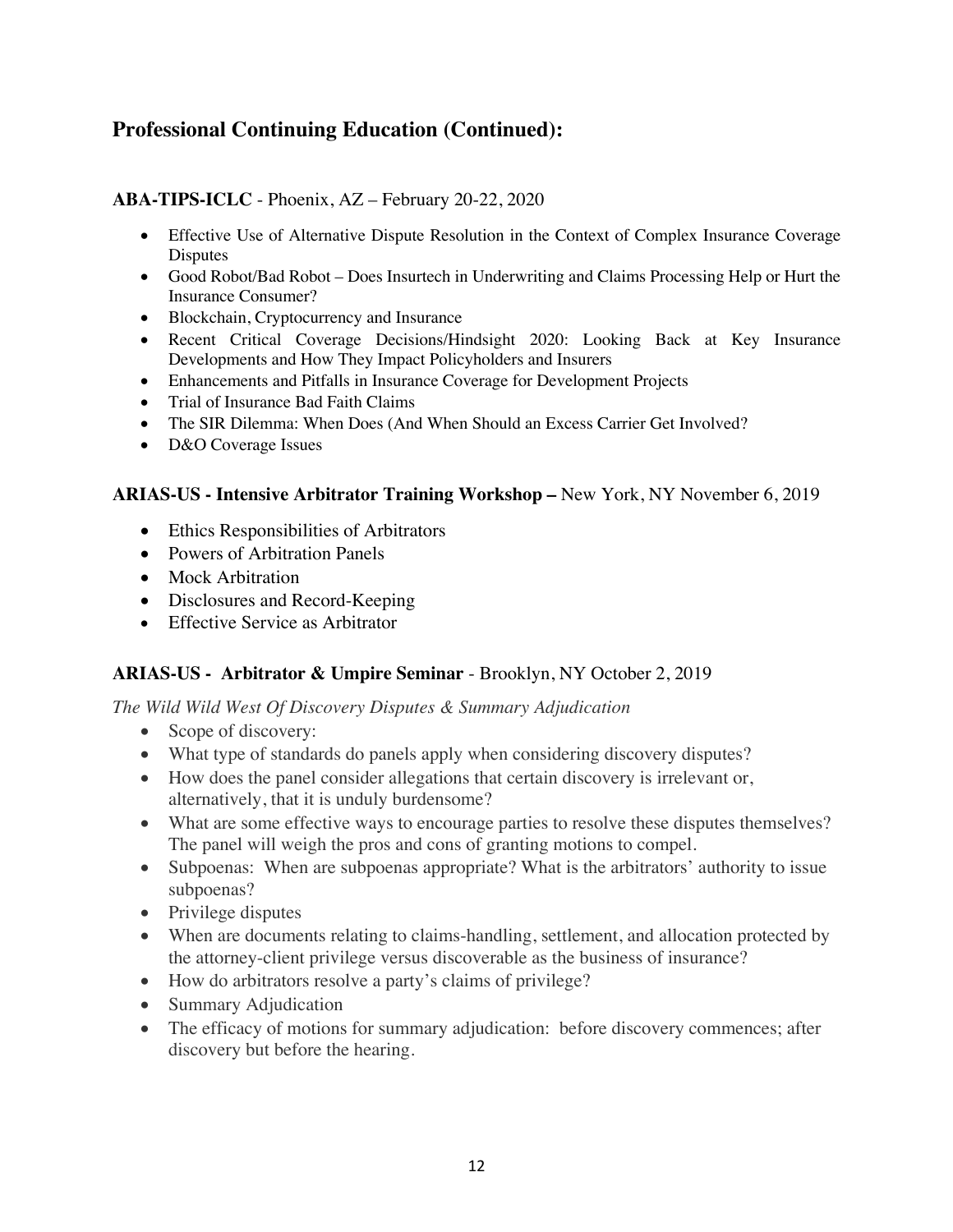#### *"Mixology 101" – Documents, Witnesses & The Science Of Persuasion*

- When prescient witnesses are unavailable, what is the best way to present evidence to the panel? The panelists will discuss the use of other fact witnesses and quasi-expert testimony.
- Do preferences change in cases involving legacy business? Should they?
- Resolving the tension between parties wishing to present streamlined cases and panels needing to hear sufficient evidence to identify and fully explore the issues.
- How do arbitrators' prior experiences affect their decision-making? To what extent do these experiences constitute "bias?"

### *Is Compromise A Four Letter Word? What Transpires In Deliberations & The Issuance Of Awards*

- What happens during deliberations.
- Do compromise awards occur often, too often, or not often enough? How do participants react to such a compromise? Does it matter if it is a principled compromise?
- When is it appropriate to dissent and should umpires view a dissent as a good, bad, or indifferent?
- Do all litigated issues need to be addressed in the award?
- How much negotiation goes into the wording of the award? Is dialogue on the topic encouraged?
- Whether in-person deliberations (versus emails) are necessary when motions to clarify awards are filed.

### **ARIAS-US 2019 Fall Conference** - Brooklyn, NY October 3-4, 2019

- Rules For the Resolution of Insurance and Other Contract Disputes
- Effectively (and ethically) Marketing, Evaluating, and Selecting Arbitrators in a Changing World
- U.S. Regulation is Generating More Flexibility for Transactional and Legacy Deals The Who, What, Where, Why, and How of Insurance Division and Business Transfer Laws
- Effective Mediation Strategies for Insurance and Reinsurance Disputes
- Confidentiality Does It Still Exist? Should it?

#### **SRMC Spring 2019 Conference –** Chicago, IL April 4, 5 & 6, 2019

- Pros and cons of traditional construction bonds or SDI Programs
- Cryptocurrencies, Blockchain and Insurtech
- Blockchain and the Insurance Industry
- Management of Risk in a Fintech world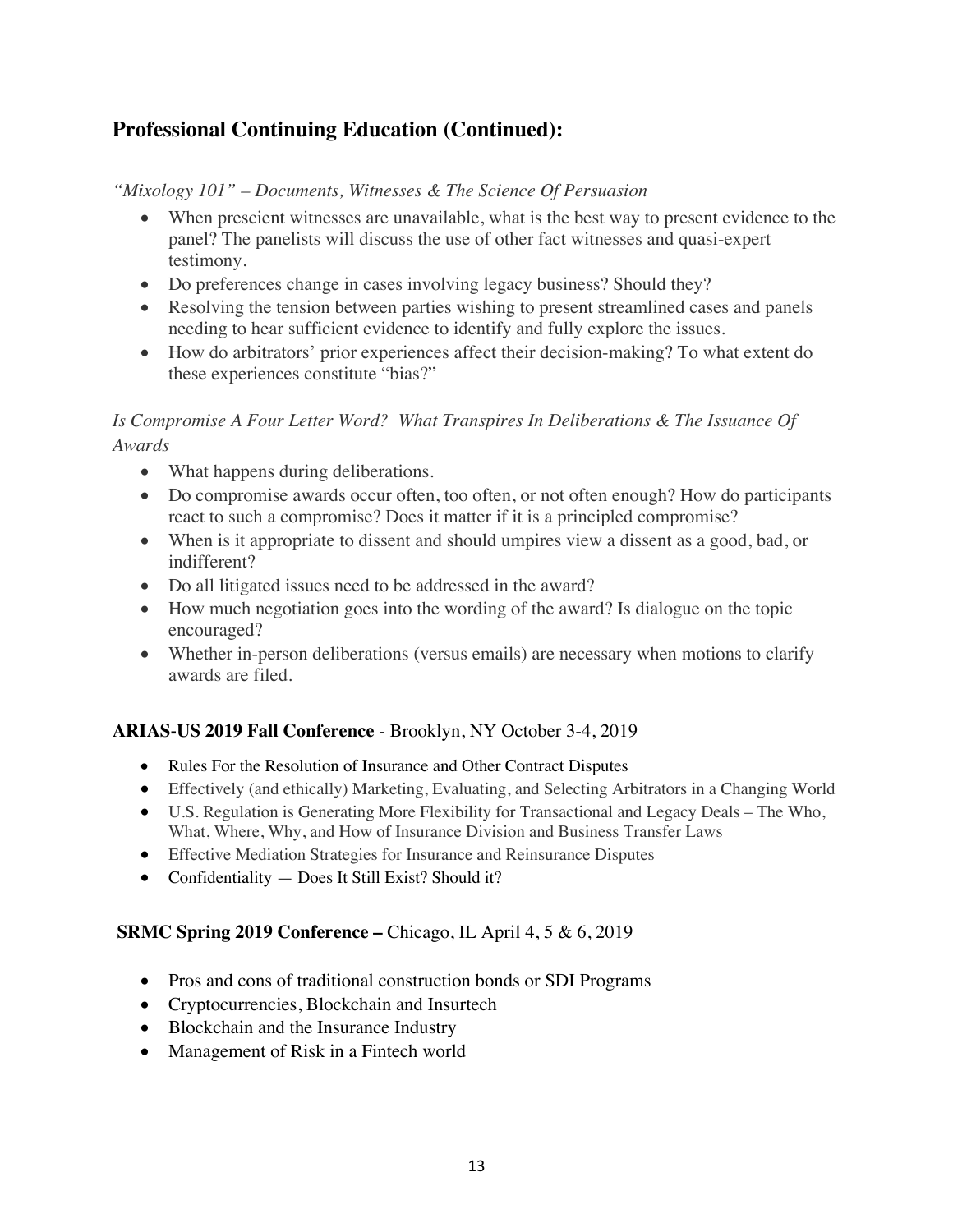#### **ARIAS-US Spring 2019 Conference –** Palm Beach, FL April 8, 9 & 10, 2019

- Reinsurance for Cannabis-Related Business: A Business Opportunity, or Risk?
- The Intersection between Catastrophic Loss and the Regulatory Response
- Alternative Capital Mechanisms and Implications for the Insurance/ Reinsurance Market Place and for Dispute Resolution
- Unconscious Biases: The Uninvited Arbitration Guests
- Revisiting the Use of Experts in Arbitration.
- Legal and Regulatory Implications of Artificial Intelligence (AI)
- Current Issues in Determining Reinsurance Liability in Construction Defect Cases

#### **Alabama Captive Insurance Association 2019 Conference** – Orange Beach, AL - September 26-28, 2018

- Risk Retention Groups in Alabama
- High Risk Coastal Property Insurance
- Self-Regulation Organization for the Captive Insurance Industry
- 831 (b) Captives Changes: The PATH ACT
- Micro-captives Continue on IRS "Dirty Dozen" list
- New Tax Forms for Captives
- 953(d) Captives Avoiding the Tax Avoidance Implications
- Alabama Property and Casualty Adjusters Association
- CICA Captive Insurance Companies Association Highlights
- Common Cyber Security Myths
- Captive Financial Management Everything I Needed to Know About Investing, I Learned in Kindergarten

**SRMC** Fall 2018 Conference – Austin, TX November  $1, 2 \& 3, 2018$ 

- Tall Building Crises: Risk, Reliance Readiness, Recovery
- Parametric Insurance The Insurance of Tomorrow
- Management Liability: Directors & Officers Liability, Errors & Omissions Liability, Cyber Liability, Mergers & Acquisitions, Fiduciary Liability, Crime, Employment Practices Liability
- Business Interruption Insurance
- A Release Does Not Preclude Liability for Gross Negligence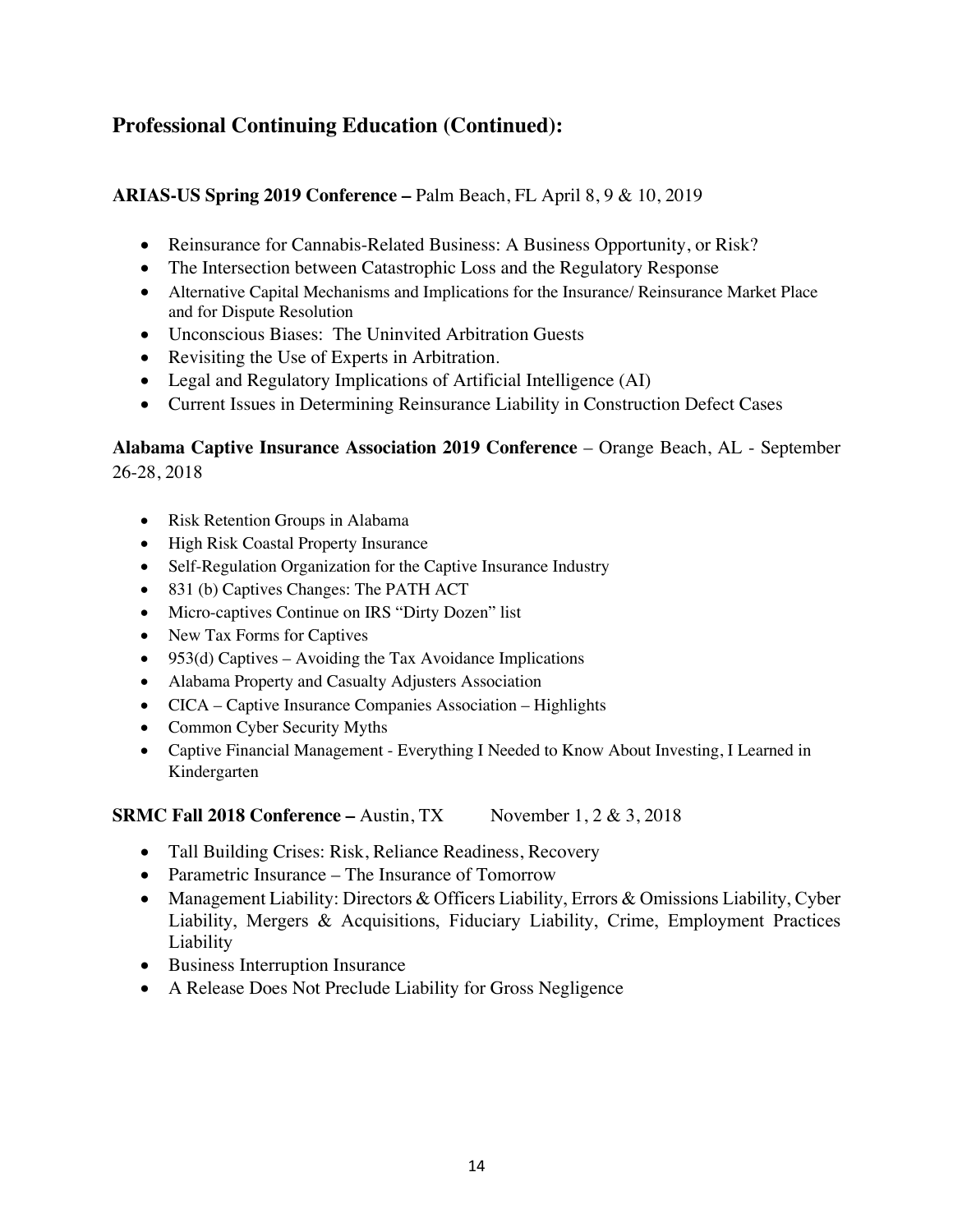#### **ABA - TIPS - Fidelity & Surety Law Committee Conference** - Santa Fe, NM May 10-11, 2018

- The Complex Surety Claim: Investigation and Managing a Claim
- Managing Complex Claims and Litigation Against Principals and Indemnitors
- Navigating Complex Claims and Litigation with the Obligee
- The Surety's Rights and Potential Recourse Against Third Parties
- The Surety's Rights Against Property and Liability Insurers of the Obligee, Principal, and **Subcontractors**
- Proving and Defending Claims Related to the Quality of Work
- Proving and Defending Time Impact Claims
- Arbitrating the Complex Surety Case
- Understanding and Avoiding Ethical Complications in Complex Disputes
- Navigation In and Around Bankruptcy
- Proving and Defending Damages

**ABA -TIPS -ICLC** 2018 Winter Conference - Phoenix, AZ – February 22-24, 2018

- Managing the Catastrophic/Complex Case from Coverage to Conclusion
- Regulatory Impacts on Insurance Coverage
- Emerging Trends and New Challenges in Directors' and Officers' Professional Liability
- The Impact of the Trump Administration on Coverage and the Insurance Industry
- International Alternative Dispute Resolution and Mediation
- The Top Ten Coverage Decisions of 2017: Their Impact and Implications in the Future
- Contingent Business Interruption Coverage
- Insurance Policy Archeology How to Prove the Existence and Contents of a Lost Policy
- The Restatement and Expanding Bad Faith by Calling it Something Else
- The Rights and Duties of Insurers in Complex Claims when there are Low Limits, High Damages, Multiple Claimants and Multiple Insureds
- Medical Professional Liability Insurance Trends
- The Role of the Attorney During the Adjustment of a Claim
- The Three R's of Cyber Readiness: Resilience, Risk and Response
- Reasonable Settlements, Stipulated Judgments and Primary and Excess Insurers
- Resurgence of Vapor Intrusion, Radon and Other Pollution Exclusion Issues
- Employment Practices Liability Coverage and Claims Trends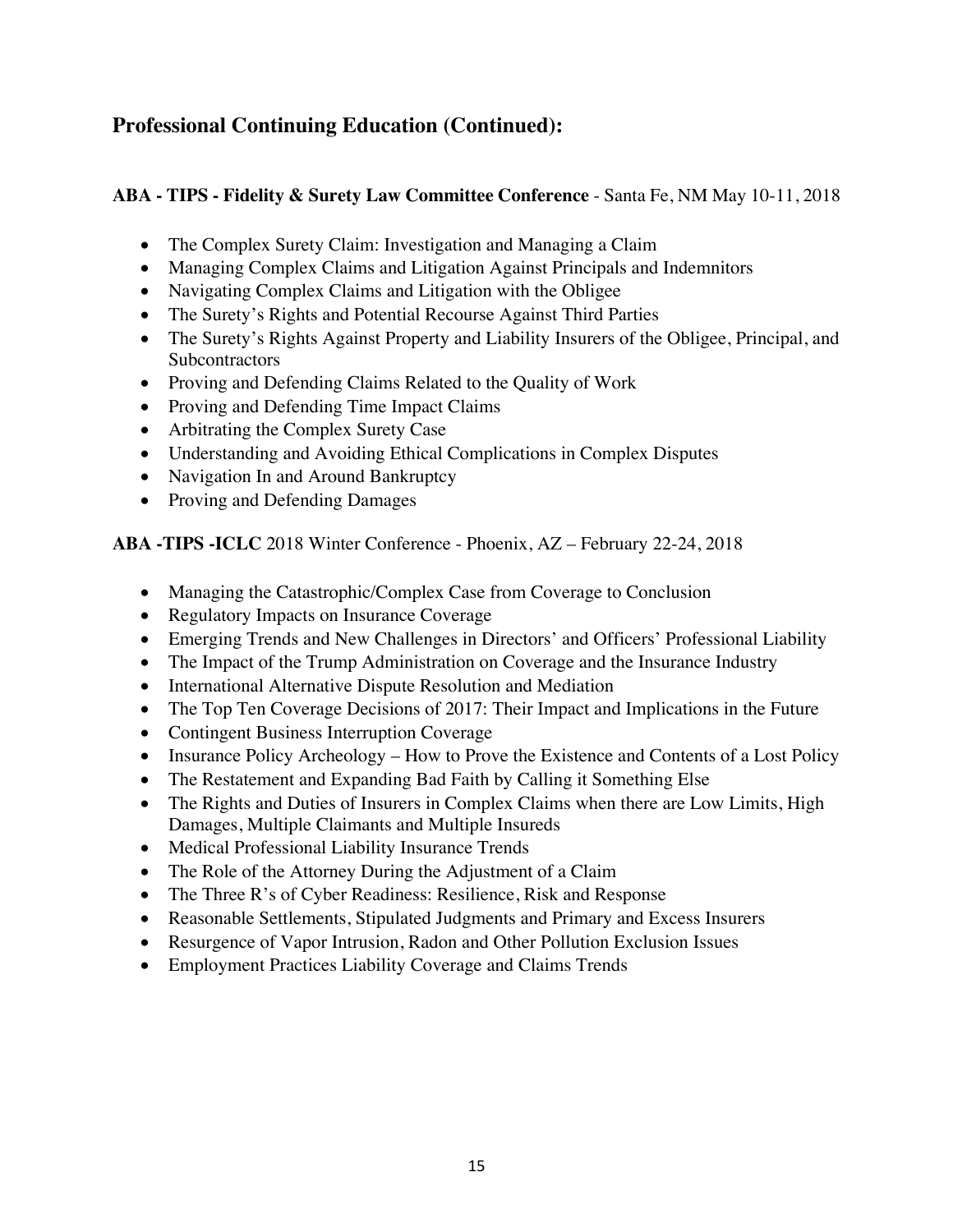#### **SRMC Spring 2018 Conference –** Denver, CO April 23-24, 2018

American Institute of Architects (AIA) Document Drafting and Revision Process

- AIA Drafting Process, AIA Revised Forms, AIA Insurance Exhibit
- General Contract Risk Transfer Goals
- General Liability Insurance
- Contractor's Insurance Requirement
- Deductibles, Self-Insured Retentions
- Additional Insureds
- Builders Risk Insurance
- Professional Liability
- Cyber Insurance
- Drone Insurance

#### **Supply Chain (Transport & Storage) Environmental Risks**

- Bill of Ladings
- Hazardous Materials
- Third-Party Transporters
- Counterparty Risk
- Duties/Rights of Common Carriers
- Duties/Obligations of Commodity
- Interest to Commercially Available Insurance
- Insurance Coverage Analysis and Emerging Trends

#### **Technology Insurance Overview**

- Computer Forensics
- Data Breach Notification
- Call Center Services, Credit and ID Monitoring
- Expert Legal Counsel
- Public Relations
- Social Engineering
- Email Inducement
- Standard Tech E&O Policies,
- Iindemnification Coverage Determined by Contractual Liability Defense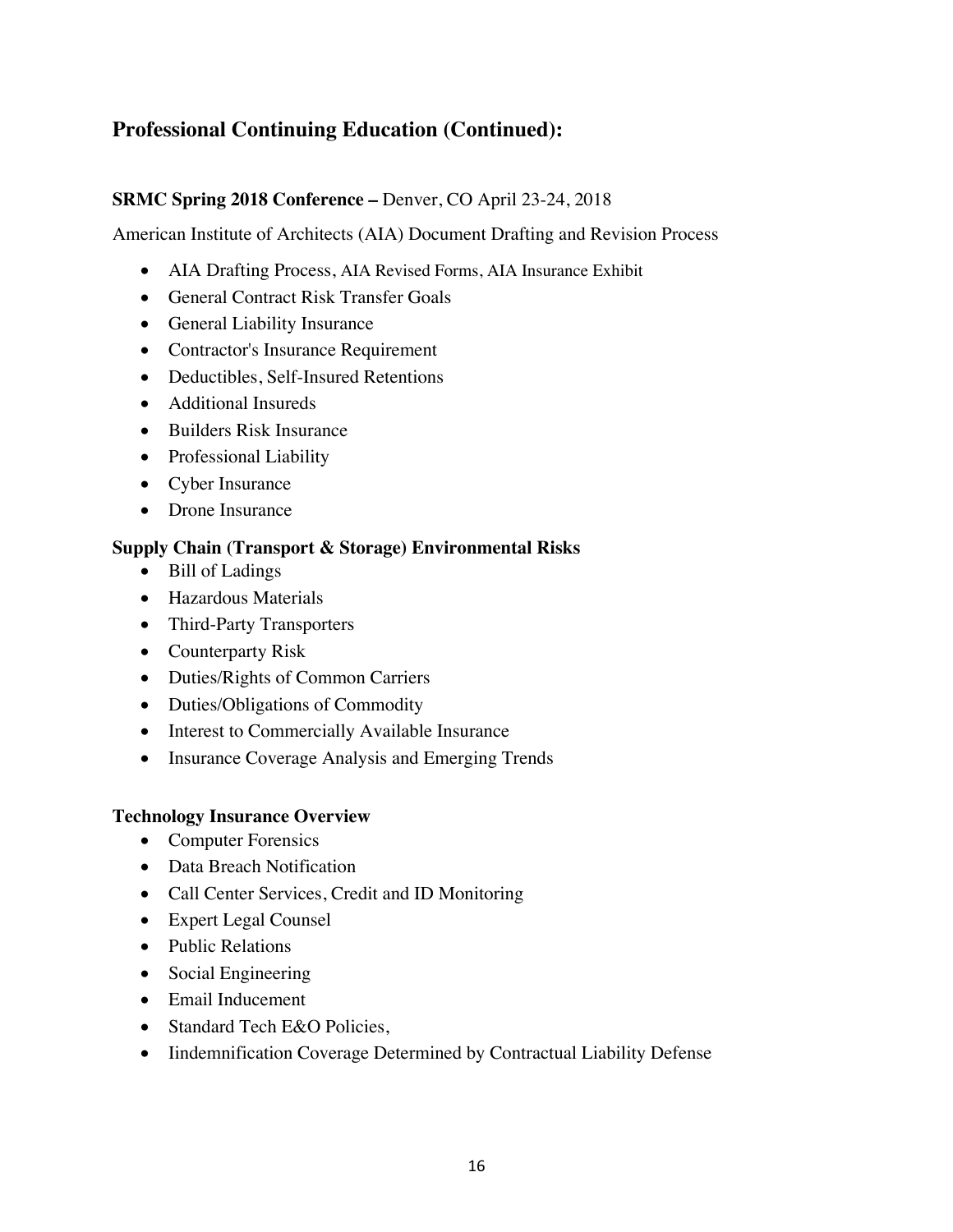#### **Cannabis Economy - Risk Management in the 10th Amendment Economy - High Risk, High Opportunity**

- Factors That Make a Cannabis Business Successful
- Common Mistakes as Cannabis Businesses Grow
- Potential Coverage Gaps or Omissions
- Cannabis Insurance Marketplace Today

#### **SRMC 2017 Fall Conference -** Baltimore, MD October 19-21, 2017

- Cyber Security Testing
- The Safety Act: How to obtain immunity for Terrorism Liability
- Risk and Insurance Issues Involving Drone Use in Construction Activities
- Railroad Risk & Insurance
- Aircraft Fractional Ownership Risks
- Environmental Insurance & Technology
- National Trust Properties and Insurance

#### **Alabama Captive Insurance Association 2017 Conference** – Birmingham, AL - September 18- 19, 2018

- Captives 101
- Long-Term Sustainability of Risk Retention Groups (RRG's)
- Choosing a Captive Domicile
- IRS vs Captives
- Cyber Security: Myths and Truths
- Employee Benefits for Captives

#### **SRMC 2017 Spring Conference** - Nashville, TN – April 20-22, 2017

- Complex Claim Adjustment Process
- Cyber Insurance Product Development
- Enterprise Risk Management & Captive Insurance Companies
- The Challenges in Surplus Lines Policy Forms
- Cyber Loss Data Development

#### **AAIMCo 2017 Spring Conference**– Seattle, WA - April 27-29, 2017

- Property Appraisals & Claim Settlements
- Insurance Industry Commoditization & Disruption Fact or Fiction?
- Shareholder Agreements in Agency Succession Planning
- Choosing, Carefully, Your 30(b)(6) Witness
- Elements of Change Within the Insurance Industry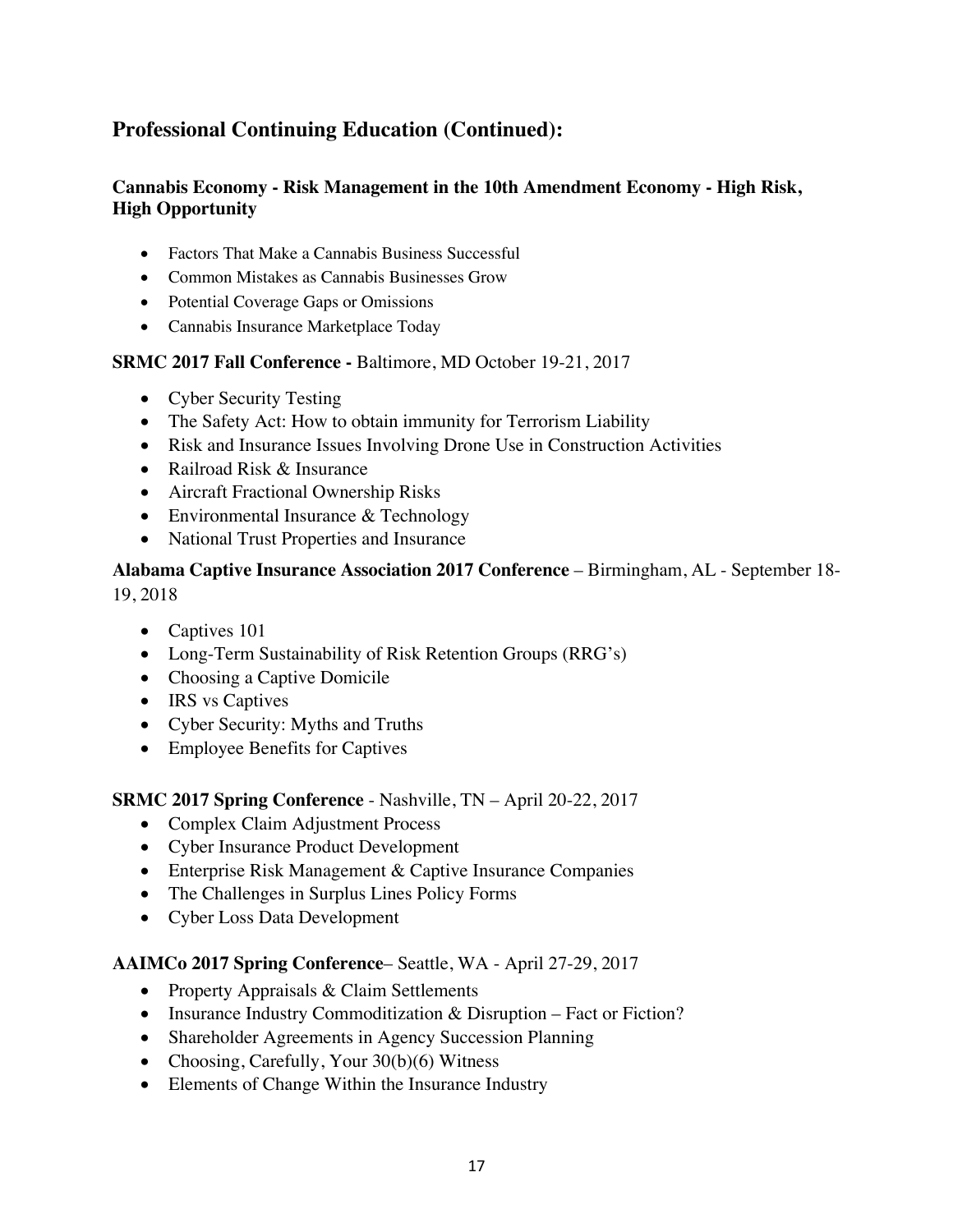|     | David L. Stegall, CPCU, ARM, ARe, RPA                      |                                                                                    |               |                  |                                  |              |                                                                                      |            |                                                                                  |  |  |  |  |
|-----|------------------------------------------------------------|------------------------------------------------------------------------------------|---------------|------------------|----------------------------------|--------------|--------------------------------------------------------------------------------------|------------|----------------------------------------------------------------------------------|--|--|--|--|
|     |                                                            | Trial & Deposition Testimony (including all Case Assignments as of April 30, 2022) |               |                  |                                  |              |                                                                                      |            |                                                                                  |  |  |  |  |
|     | 2022                                                       |                                                                                    |               |                  |                                  |              |                                                                                      |            |                                                                                  |  |  |  |  |
| #   | <b>CASE NAME</b>                                           | <b>ISSUE</b>                                                                       | <b>STATUS</b> | <b>TYPE WORK</b> | <b>TESTIMONY</b>                 | <b>TRIAL</b> | <b>COURT</b>                                                                         | <b>FOR</b> | <b>LAW FIRM</b>                                                                  |  |  |  |  |
| 176 | Trinadad Navarro v S&F Management                          | Large Deductible Work Comp &<br>Alternative Risk Transfer                          | Open          | 2022-Retained    |                                  |              | Superior Court of California,<br>County of Los Angeles                               | Plaintiff  | Akerman LLP<br>Los Angeles, CA                                                   |  |  |  |  |
| 175 | Home Depot v Steadfast & Great<br>American                 | <b>Cyber Liability</b>                                                             | Open          | 2022-Retained    |                                  |              | U.S. District Court for the<br>Southern District of Ohio-<br><b>Western Division</b> | Defense    | Coughlin Midlige & Garland<br>Morristown, NJ & Meager +<br>Geer, Minneapolis, MN |  |  |  |  |
| 174 | Cohen Seglias v A. Cohen                                   | Attorney E&O/Surety Bonds                                                          | Open          | 2022-Retained    |                                  |              | Court of Common Please-<br>Philadelpia County,<br>Pennsylvania                       | Plaintiff  | Salmon, Ricchezza<br>Philadelphia, PA                                            |  |  |  |  |
|     |                                                            |                                                                                    |               |                  |                                  |              |                                                                                      |            |                                                                                  |  |  |  |  |
|     | 2021                                                       |                                                                                    |               |                  |                                  |              |                                                                                      |            |                                                                                  |  |  |  |  |
| 173 | Nueces County v Lloyd's                                    | Purpose & Use of Pre-Underwriting<br><b>Property Inspection Reports</b>            | Closed        | 2021-Report      | Deposition<br>December 29, 2021  |              | Arbitration-Nueces County,<br>Texas                                                  | Defense    | Phelps Dunbar<br>Houston, TX                                                     |  |  |  |  |
| 172 | Harmon v Nationwide                                        | Unisured Motorest with Bad Faith<br>Allegations                                    | Open          | 2021-Opinion     |                                  |              | State of Alabama, Circuit<br>Court of St. Clair County                               | Defense    | Carr Allison<br>Birmingham, AL                                                   |  |  |  |  |
| 171 | Walker v ANCO                                              | Legacy Pollution - Policy Existence                                                | Closed        | 2021-Retained    |                                  |              | State of Louisiana, Civil Court<br>for the Parish of Orleans                         | Defense    | Plauche, Smith & Niest<br>Lake Charles, LA                                       |  |  |  |  |
| 170 | Corinth Pellets v Arch & Varney                            | Agency E&O                                                                         | Open          | 2021-Report      |                                  |              | State of Maine. Cumberland<br><b>Business and Consumer</b><br>Docket-Portland        | Defense    | <b>Godon Reese Scully</b><br>Mansukhani<br>Glastonbury, CT                       |  |  |  |  |
| 169 | Southern Wholesale v<br>Grubbs/Thompson Agency             | Agency E&O                                                                         | Open          | 2021-Opinion     | Deposition<br>Febuary 17, 2022   |              | State of Alabama, Circuit<br>Court of Dekalb County                                  | Plaintiff  | Conchin Cole<br>Huntsville, AL                                                   |  |  |  |  |
| 168 | Praxis v Prime Alliance                                    | Claim Arising from Super Storm Sandy<br>Flood - Confidentiality Stipulation        | Open          | 2021-Retained    |                                  |              | Supreme Court of the State<br>of New York, County of<br>Nassau                       | Plaintiff  | Keidel Weldon Cunningham<br>White Plains, NY                                     |  |  |  |  |
| 167 | Cinemark v FM                                              | Covid Property Damage & Business<br>Income Claims - Confidentiality<br>Stipulation | Open          | 2021-Report      |                                  |              | U.S. District Court for the<br>Eastern District of Texas-<br>Sherman Division        | Plaintiff  | <b>Huton Kurth Andrews</b><br>Washington, DC                                     |  |  |  |  |
| 166 | New Hope v Church Mutual                                   | Bad Faith Claim Allegation in Claim<br>Denial                                      | Open          | 2021-Report      |                                  |              | State of Mississippi, Circuit<br>Court of Adams County                               | Defense    | <b>Balch Bingham</b><br>Jackson, MS                                              |  |  |  |  |
| 165 | Wammock Milling v SSC Insurance<br>Agency                  | Agency E&O                                                                         | Open          | 2021-Retained    |                                  |              | State of Georgia, Superior<br>Court of Screven County                                | Plaintiff  | Karsman McKenzie<br>Savanah, GA                                                  |  |  |  |  |
| 164 | Hawkins v South Carolina Wind Pool                         | Bad Faith Allegation regarding Claim<br>Denial                                     | Open          | 2021-Opinion     | Deposition<br>October 4, 2021    |              | Court of Common Pleas for<br>the 14th Judicial Circuit,<br>South Carolina            | Defense    | Nelson Mullens<br>Columbia, SC                                                   |  |  |  |  |
| 163 | Jones Body Shop v Nationwide &<br>McGuire Insurance Agency | Agency E&O                                                                         | Open          | 2021-Retained    |                                  |              | Commonwealth of Kentucky<br>Knott Circuit Court                                      | Defense    | Porter Banks Baldwin<br>Plantsville, KY                                          |  |  |  |  |
| 162 | Consolidated Design v Koch Foods                           | <b>Builders Risk</b>                                                               | Closed        | 2021-Retained    |                                  |              | Circuit Court of Etowah<br>County, Alabama                                           | Plaintiff  | Porterfiled Harper<br>Birmingham, AL                                             |  |  |  |  |
| 161 | Coppertree Village v AmWINS                                | Broker E&O                                                                         | Open          | 2021-Retained    |                                  |              | Circuit Court for Jefferson<br>County, Alabama                                       |            | <b>Kessler Collins</b><br>Defense Dallas, TX                                     |  |  |  |  |
| 160 | Aspen American v Starr Indemity                            | <b>Excess Limits Aggregate</b>                                                     | Closed        | 2021-Report      |                                  |              | Supreme Court of the State<br>of New York, New York<br>County                        | Defense    | Ford Marrin Esposito<br>New York, NY                                             |  |  |  |  |
| 159 | Lloyd's v MKC                                              | Policy Rescission                                                                  | Closed        | 2021-Opionion    | Deposition<br>September 13, 2021 |              | Circuit Court of the 15th<br>Judicial Circuit, Palm Beach<br>County, FL              | Defense    | <b>Gilbert Property Law</b><br>Delray Beach, FL                                  |  |  |  |  |
| 158 | Franklin County v Sinclair Lawrence<br>Agency              | Agenct E&O                                                                         | Open          | 2021-Opinion     |                                  |              | U.S. District Court for the<br>Northern District of Alabama                          | Plaintiff  | Kendall & Strictland,<br>Montgomery, AL                                          |  |  |  |  |
| 157 | Cascade v Knapp                                            | Agency E&O                                                                         | Closed        | 2021-Opinion     |                                  |              | Montana First Judicial District<br>Court, Lewis & Clark County                       | Defense    | Corette Black Carlson<br>Butte, MT                                               |  |  |  |  |
|     | 156 RPG v Ironshore                                        | Policy Reformation                                                                 | Open          | 2021-Opinion     | Deposition<br>October 6, 2021    |              | Superior Court of Richmond<br>County, State of Georgia                               | Defense    | Isenberg & Hewitt<br>Altanta, GA                                                 |  |  |  |  |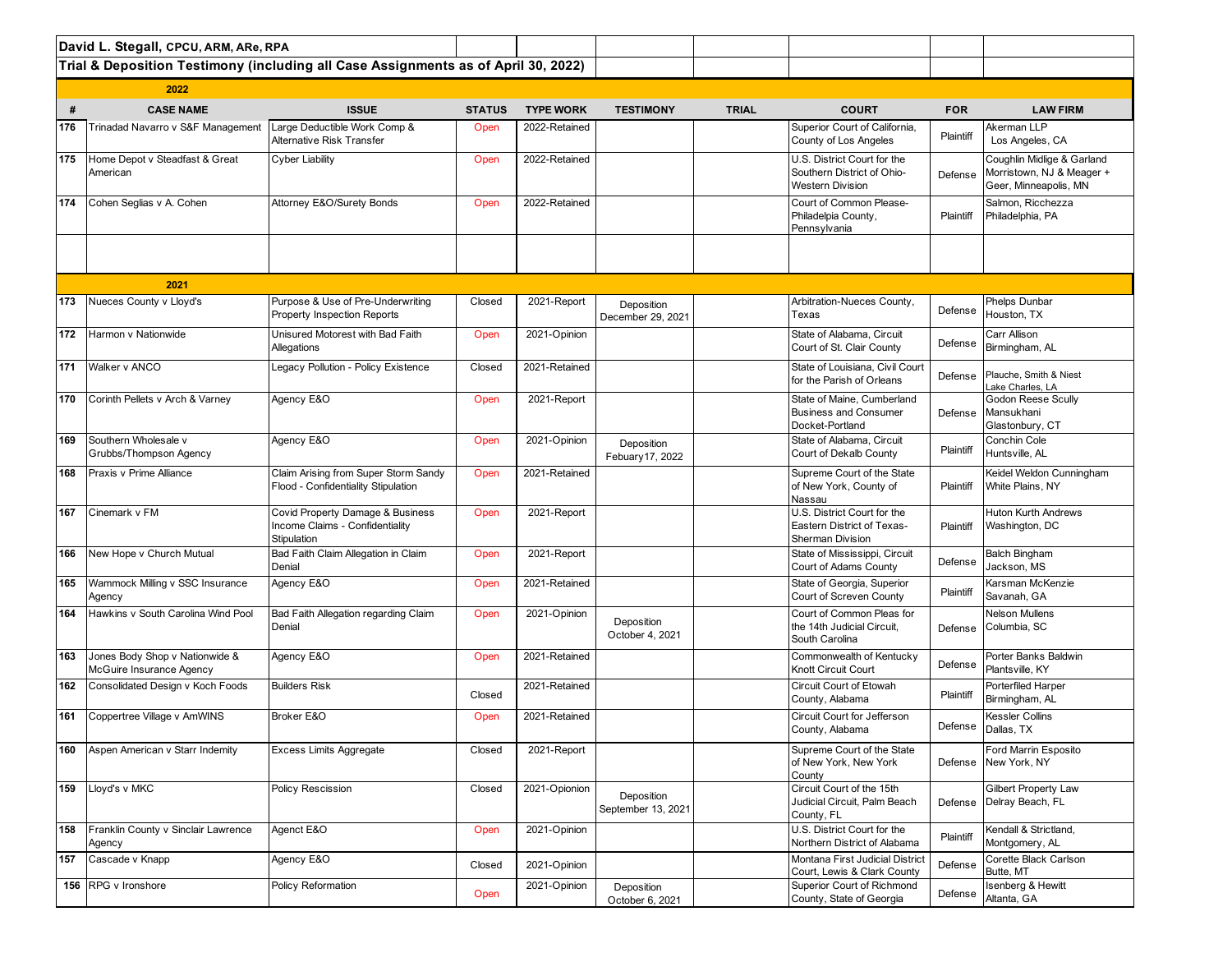|     |                                                           | Trial & Deposition Testimony (including all Case Assignments as of April 30, 2022) |               |                           |                                |                            |                                                                                                            |            |                                                    |
|-----|-----------------------------------------------------------|------------------------------------------------------------------------------------|---------------|---------------------------|--------------------------------|----------------------------|------------------------------------------------------------------------------------------------------------|------------|----------------------------------------------------|
|     | 155 Aung v GEICO                                          | Uninsured/Under-Insured Motorist<br>Protection - ECO Claim                         | Open          | 2021-Report               |                                |                            | In The Court of Common<br>Please, 14th Judicial Circuit,<br>State of South Carolina,<br>County of Beaufort | Defense    | <b>Barnwell Whaley Patterson</b><br>Charleston, SC |
| 154 | Atlanta Int'l y Johnson & Johnson                         | Confidentiality Stipulation                                                        | Open          | 2021-Retained             |                                |                            | Superior Court of New<br>Jersey, Law Division,<br>Middlesex County                                         | Defense    | Gimigliano Mauriello & Maloney<br>Morristown, NJ   |
| 153 | Superior Motors v Welsh Agency                            | Agenct E&O                                                                         | Closed        | 2021-Opinion              | Deposition<br>March 9, 2021    |                            | In the Circuit Court for<br>Harford County, State of<br>Maryland                                           | Defense    | Eccleston & Wolfe<br>Hanover, MD                   |
| 152 | Original Apostolic v Networked<br><b>Insurance Agents</b> | Wholesale Broker E&O                                                               | Closed        | 2021-Report               |                                |                            | Philadelphia County Court of<br>Common Pleas                                                               | Defense    | Winget, Spadafora<br>Philadelphia, PA              |
| 151 | Harbison v Nationwide                                     | Homeowners Claim Dispute                                                           | Closed        | 2021-Report               | Deposition<br>February 9, 2021 |                            | In the Circuit Court of<br>Jefferson Conty, Alabama                                                        | Defense    | Carr Allison<br>Birmingham, AL                     |
|     |                                                           |                                                                                    |               |                           |                                |                            |                                                                                                            |            |                                                    |
|     | 2020                                                      |                                                                                    |               |                           |                                |                            |                                                                                                            |            |                                                    |
| #   | <b>CASE NAME</b>                                          | <b>ISSUE</b>                                                                       | <b>STATUS</b> | <b>TYPE WORK</b>          | <b>TESTIMONY</b>               | <b>TRIAL</b>               | <b>COURT</b>                                                                                               | <b>FOR</b> | <b>LAW FIRM</b>                                    |
|     | 150 Zachery v AON                                         | Broker E&O regarding D&O<br>Confidentiality Stipulation                            | Open          | 2020-Opoinion             | Deposition<br>May 21, 2021     | Trial<br>February 10, 2022 | <b>District Court of Harris</b><br>County, Texas, 189th<br><b>Judicial District</b>                        | Defense    | Foley & Lardner<br>Houston, TX                     |
|     | 149 Genesis v Safety National                             | Excess Comp Claim & TPA                                                            | Open          | 2020-Report               | Deposition<br>April 1, 2022    |                            | Court of Common Pleas<br>Montgomery County, Ohio                                                           | Plaintiff  | Genova Burns<br>Newark, NJ                         |
|     | 148 Lloyds v Sage Sailing                                 | MSJ on Claim Denial                                                                | Closed        | 2020-Report               |                                |                            | U.S. District Court for the<br>District of South Carolina                                                  | Plaintiff  | Phelps Dunbar<br>Tampa, FL                         |
|     | 147 MRK Ivey's Hotel v Insurance Office<br>of America     | Agency E&O-Wind Driven Rain                                                        | Open          | 2020-Opinion              |                                |                            | General Court of Justice<br>Superior Court Division, State<br>of North Carolina, County of<br>Mecklenburg  | Defense    | The Forrest Firm<br>Charlotte, NC                  |
|     | 146 Broussad v GeoSpace                                   | Asbestos Contamination                                                             | Closed        | 2020-Report               |                                |                            | 19th Judicial District Court-<br>Parish of East Baton Rouge-<br>State of Louisiana                         | Defense    | Guillory & McCall<br>Lake Charles, LA              |
|     | 145 Paulus v Allstate                                     | <b>Bad Faith Claims Handling</b>                                                   | Closed        | 2020-Report               |                                |                            | U.S. District Court-Eastern<br>District of Washington                                                      | Defense    | Haman Law Office<br>Coeur d'Alene, ID              |
|     | 144 F&D v Goran v Wasatch Leavitt                         | Ageny E&O/Principles Indemnity to<br>Surety                                        | Open          | 2020-Report               |                                |                            | U.S District Court-District of<br>Utah-Central Division                                                    | Defense    | Ray Quinney & Nebeker<br>Salt Lake City, UT        |
|     | 143 Arch v Koch                                           | Property Excess Claim Denial                                                       | Open          | 2020-Retained             |                                |                            | U.S. District Court for<br>Northern District of Illinois                                                   | Defense    | Quarles & Brady<br>Milwaukee, WI                   |
|     | 142 Hiscox v Taylor                                       | Policy Recission                                                                   | Closed        | 2020-Report               | Deposition<br>July 28, 2021    |                            | U.S. District Court-Western<br>District of Arkansas                                                        | Plaintiff  | Walker Wilcox Matousek,<br>Chicago, IL             |
|     | 141 Alchemy v The Pro's                                   | Agency E&O                                                                         | Closed        | 2020-Retained             |                                |                            | Monroe Circuit Court, State<br>of Indiana-County of Marion                                                 | Plaintiff  | Dentons Bingham<br>Greenebaum, Indianapolis, IN    |
|     | 140 Greco v NIA                                           | Surety Bond Producer E&O                                                           | Closed        | 2020-Report               |                                |                            | U.S. District Court-Eastern<br>District of Pennsylania                                                     | Defense    | Lewis Brisbois Bisgaard,<br>Philadelphia, PA       |
|     | 139   Top Class Hospitality v AmGUARD                     | <b>Bad Faith Claim Denial</b>                                                      | Closed        | 2020-Report               |                                |                            | U.S. District Court for the<br>Western District of Texas                                                   | Defense    | Locke Lord<br>Austin, TX                           |
|     | 138 Insurance Shoppe v Liberty Mutual                     | Property Underwriting & Agency E&O                                                 | Open          | 2020-Report               | Deposition<br>March 25, 2021   |                            | U.S. District Court, Eastern<br>District of North Carolina                                                 | Plaintiff  | Hunton Andrews Kurth,<br>Washington, DC            |
|     | 137 Brosamer & Wall v XL Catlin                           | Application Misrepresentation & Claim<br>Handling Bad Faith                        | Closed        | 2020-Report &<br>Rebuttal |                                |                            | U.S. District Court, Northern<br>District of California                                                    | Defense    | Duane Morris<br>San Francisco, CA                  |
|     | 136 Stone v MJ Kelley                                     | E&S Broker E&O                                                                     | Closed        | 2020-Opinion              |                                |                            | In the District Court for<br>Leflore County, State of<br>Oklahoma                                          | Defense    | Cozen O'Conner<br>Chicago, IL                      |
|     | 135 Axis v Ameican Specialty                              | <b>MGA Underwriting-Confidentiality</b><br>Stipulation                             | Open          | 2020-Retained             | Deposition<br>January 25, 2022 |                            | U.S. District Court, Northern<br>District of Indiana, Fort<br>Wayne Division                               | Plantiff   | Faegra Drinker Biddle,<br>Indianapolis, IN         |
|     | 134 James v Nationwide                                    | Homeowners Property Damage Claim<br>Dispute & Ageny E&O                            | Closed        | 2020-Opinion              |                                |                            | In the Circuit Court of<br>Jefferson Conty, Alabama                                                        | Defense    | Carr Allison<br>Birmingham, AL                     |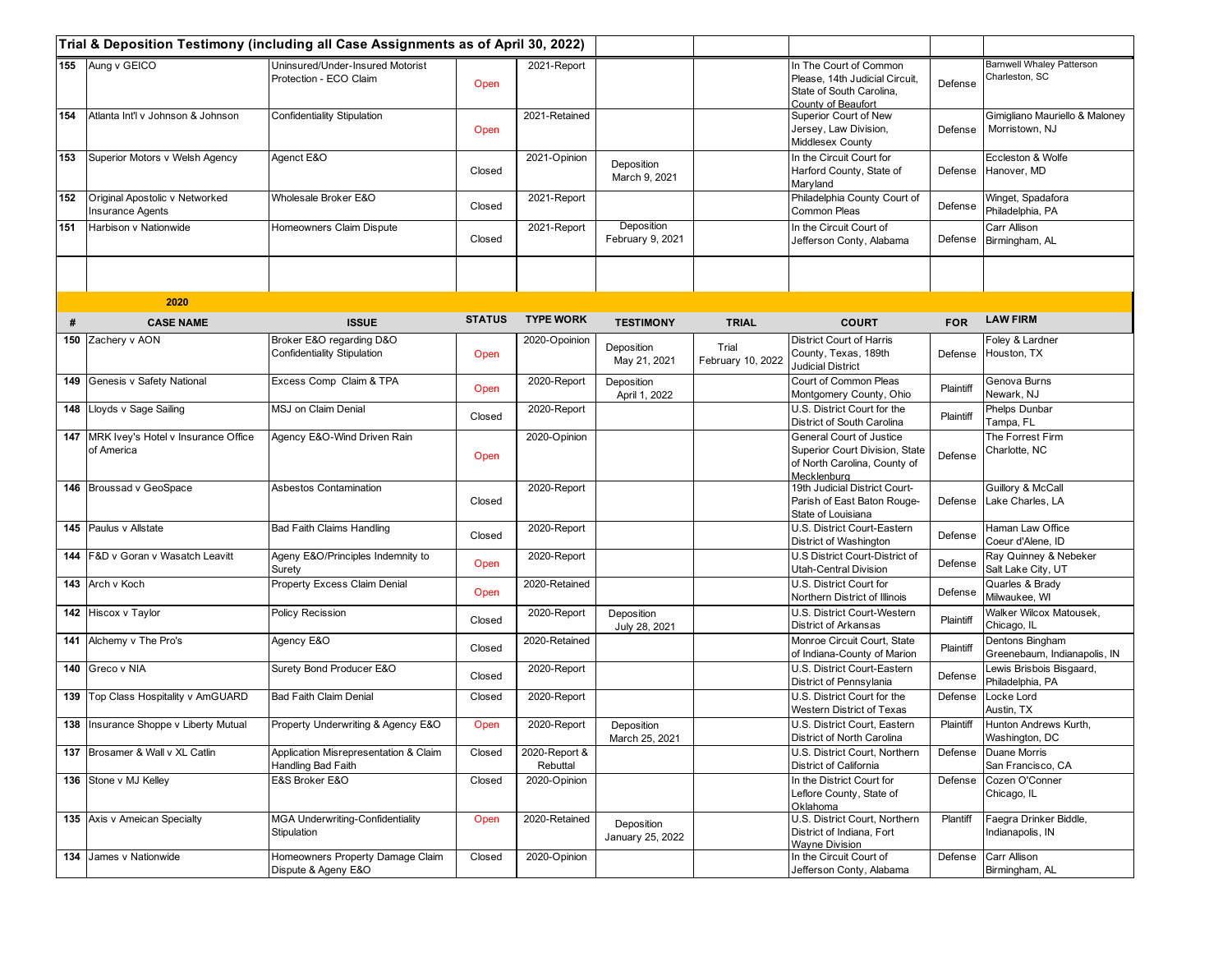|     |                                          | Trial & Deposition Testimony (including all Case Assignments as of April 30, 2022) |        |               |                                |                                                                               |           |                                                                           |
|-----|------------------------------------------|------------------------------------------------------------------------------------|--------|---------------|--------------------------------|-------------------------------------------------------------------------------|-----------|---------------------------------------------------------------------------|
|     | 133 Cosetine v Farmers Insurance         | Agency E&O                                                                         | Open   | 2020-Report   |                                | In the Court of Common<br>Pleas of Lycoming County,<br>State of Pennsylvania  | Plaintiff | The Waffenschmidt Law Firm<br>South Williamsport, PA                      |
|     | 132 Vantage v Assured Risk               | Captive Cell Reinsurance Recovery-<br>Confidentiality Stipulation                  | Open   | 2020-Report   | Deposition<br>March 13, 2020   | U.S. District Court for the<br>District of Columbia                           | Plaintiff | <b>BlankRome</b><br>Washington, DC                                        |
|     | 131 HECLA v Transamerica                 | <b>CERCLA Pollution Legacy Claims-</b><br>Confidentiality Stipulation              | Open   | 2020-Report   |                                | U.S. District Court for the<br>District of New Mexico                         | Plaintiff | Maldegen, Templeman<br>Santa Fe, NM                                       |
| 130 | Central Crude v Liberty Mutual           | Pollution Claims Dispute                                                           | Open   | 2020-Report   |                                | U.S. District Court for the<br>Western District of Louisiana                  | Plaintiff | Lundy, Lundy, Soileau<br>Lake Charles, LA                                 |
|     |                                          |                                                                                    |        |               |                                |                                                                               |           |                                                                           |
|     | 2019                                     |                                                                                    |        |               |                                |                                                                               |           |                                                                           |
|     | 129 Austin Place v Spurlin               | Named Insured Deletion from Policy                                                 | Closed | 2019-Retained |                                | State of Alabama 64th<br>Judicial Court, Tuscaloosa<br>County                 | Plaintiff | Zeena Hust Summerford-<br>Tuscaloosa, AL                                  |
|     | 128 Ambassador v Georgia-Pacific         | Defense Cost Payment by Excess<br>Carrier                                          | Closed | 2019-Report   |                                | State of Vermont, Vermont<br>Superior Court, Washington                       | Defense   | Barnes & Thornburg<br>Atlanta, GA                                         |
|     | 127 Fortegra v CIC                       | MGA E&O                                                                            | Closed | 2019-Report   |                                | Arbitration- Jacksonville, FL                                                 | Plaintiff | Holland & Knight<br>Tallahassee, FL                                       |
| 126 | Church Creek v IOA                       | Alleged Agency E&O-Faulty<br>Workmanship Claim                                     | Closed | 2019-Report   |                                | U.S. District Court for the<br>District of South Carolina                     | Defense   | Wilkes Law Firm<br>Charleston, SC                                         |
|     | 125 Vogel v Universal                    | Underwriting, Claim Denial & Agency<br>E&O                                         | Closed | 2019-Report   |                                | U.S. District Court for the<br>District of Puerto Rico                        | Defense   | Casillas Santiago Torres<br>San Juan, Puerto Rico                         |
| 124 | Garcia-Navarro v Bella Union             | Liability Claims Denial w/ Bad Faith<br>Allegations                                | Closed | 2019-Report   |                                | U.S. District Court for the<br>District of Puerto Rico                        | Defense   | Bufete Andréu & Sagardía<br>San Juan, Puerto Rico                         |
|     | 123 Univar v ICOP                        | Casualty Underwriting Pollution-<br><b>Confidentiality Stipulation</b>             | Open   | 2021-Report   | Deposition<br>June 9, 2021     | In the Superior Court of the<br>State of Washington in and<br>for King County | Plaintiff | <b>Gordon Reese Sculley</b><br>Seattle, WA &<br><b>Hughes Socal Piers</b> |
|     | 122 City of Las Cruces v Travelers       | Legacy Pollution Coverage Dispute                                                  | Open   | 2019-Report   |                                | U.S. District Court for the<br>District of New Mexico                         | Plaintiff | Comeau Maldegen<br>Santa Fe, NW                                           |
|     | 121 Mount Vernon v Hilb Group            | Agency E&O - Failure to Procure                                                    | Closed | 2019-Opinion  | Deposition<br>June 10, 2019    | Circuit Court of Jefferson<br>County (Bessemer Division)<br>Alabama           | Plaintiff | Beasley, Allen<br>Montgomery, AL                                          |
|     | 120 Wireless v Lockton                   | Agency E&O-Failure to Procure                                                      | Closed | 2019-Opinion  | Deposition<br>February 6, 2020 | Circuit Court of Jackson<br>County, Missouri at Kansas                        | Plaintiff | Edgar Law Firm<br>Kansas City, MO                                         |
| 119 | Great American v Williamson              | Agency E&O - Agency Practices-<br>Failure to Procure                               | Closed | 2019-Report   |                                | U.S. District Court-Middle<br>District of Florida                             | Plaintiff | Farah & Farah<br>Jacksonville, FL                                         |
|     | 118 Rock Hill v Southeastern Cheese      | Pollution Policy Rescission                                                        | Closed | 2019-Report   | Deposition<br>May 21, 2019     | U.S. District Court-Southern<br>District of Alabama                           | Defense   | Barze Taylor Noles Lowther<br>Birmingham, AL                              |
|     | 117 National Unity v Tejas Sugos         | Underwriting & MGA Responsibilities                                                | Closed | 2019-Retained |                                | Arbitration-Austin, TX                                                        | Defense   | Lewis Brisbois<br>Dallas, TX                                              |
|     | 116 Jarvis v ChandlerTaylor              | Captive Insurance Manager Acquisition<br><b>Dispute</b>                            | Closed | 2019-Report   |                                | U.S. District Court, Middle<br>District of Alabama                            | Defense   | Gipan Givhan<br>Montgomery, AL                                            |
|     | 115 Wolfe v Allstate                     | <b>Claim Adjudication Practices</b>                                                | Closed | 2019-Report   | Deposition<br>Febuary 24, 2020 | U.S. District Court, District of<br>Idaho                                     | Defense   | Haman Law Office<br>Coeur d'Alene, ID                                     |
|     | 114 Phoenix Restoration v Liberty Mutual | <b>Claim Adjudication Practices</b>                                                | Closed | 2019-Report   |                                | Superior Court - District of<br>Columbia                                      | Plaintiff | Gregory S. Smith<br>Washington, DC                                        |
|     | 113 CNA v Huber                          | Retro Audit Dispute                                                                | Open   | 2019-Report   | Deposition<br>August 22, 2019  | U.S. District Court, District of<br>New Jersey                                |           | Plaintiff ThomasKadia<br>Florham Park, NJ                                 |
|     | 112 New Dominion v Tedford               | Earthmovement, Fracking & Agency<br>E&O                                            | Open   | 2019-Retianed |                                | District Court for Tulsa<br>County, State of Oklahoma                         | Defense   | Conners & Winters<br>Tulsa, OK                                            |
|     | 111 Highlands Condos v Owners            | Property Underwriting & Agency E&O                                                 | Closed | 2019-Opinion  |                                | Sevier County Circuit Court,<br>State of Tennesse                             | Defense   | Kay Griffen<br>Nashville, TN                                              |
|     |                                          |                                                                                    |        |               |                                |                                                                               |           |                                                                           |
|     |                                          |                                                                                    |        |               |                                |                                                                               |           |                                                                           |
|     |                                          |                                                                                    |        |               |                                |                                                                               |           |                                                                           |
|     |                                          |                                                                                    |        |               |                                |                                                                               |           |                                                                           |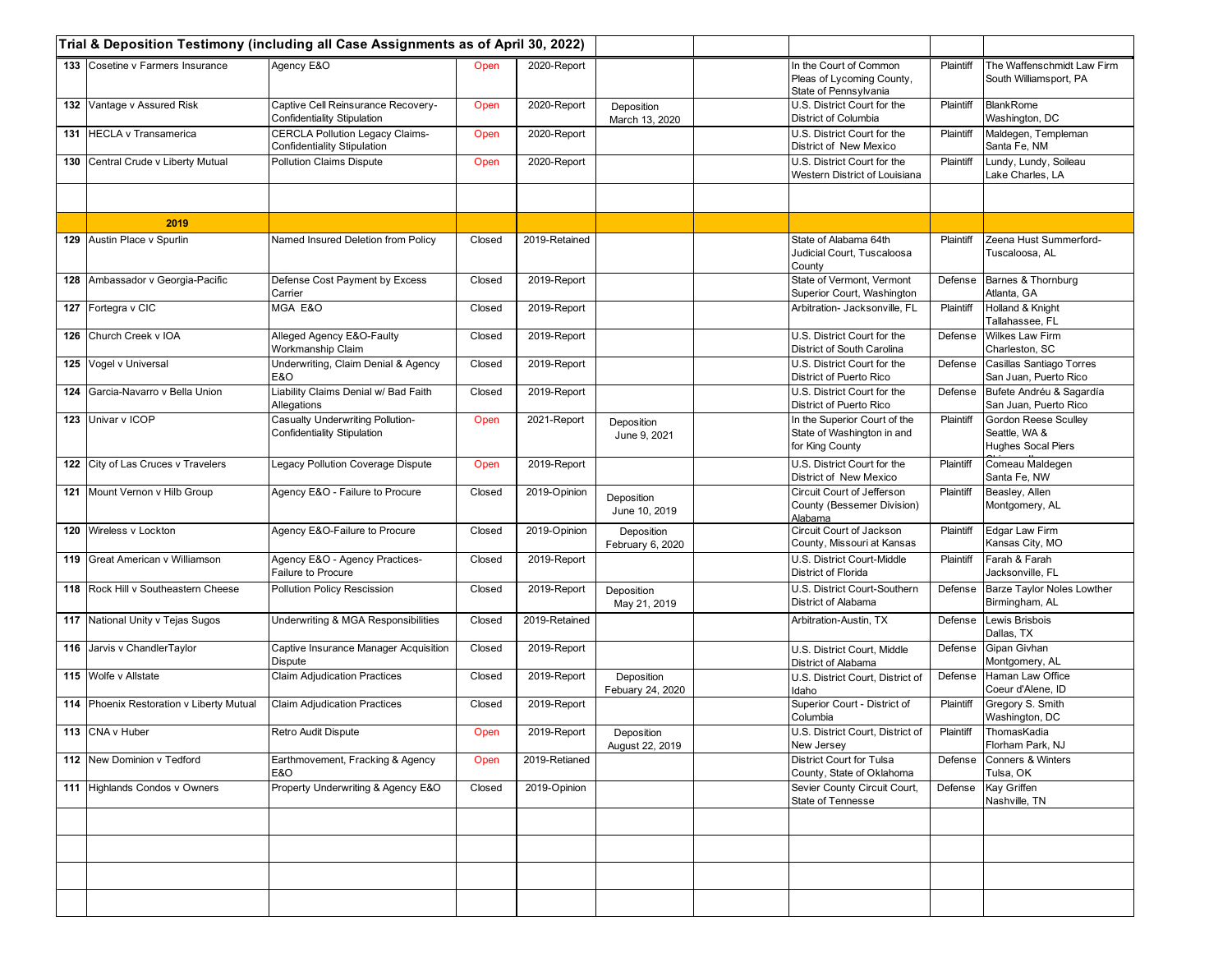|     |                                                     | Trial & Deposition Testimony (including all Case Assignments as of April 30, 2022)                          |               |                           |                                                                   |                                  |                                                                                  |            |                                                                     |
|-----|-----------------------------------------------------|-------------------------------------------------------------------------------------------------------------|---------------|---------------------------|-------------------------------------------------------------------|----------------------------------|----------------------------------------------------------------------------------|------------|---------------------------------------------------------------------|
|     | 2018                                                |                                                                                                             |               |                           |                                                                   |                                  |                                                                                  |            |                                                                     |
|     | 110 Utica v Cincinatti                              | Property Underwriting & Agency E&O                                                                          | Closed        | 2018-Report &<br>Rebuttal | Deposition<br>January 15, 2019                                    | Arbitration<br>February 10, 2019 | U.S. District Court, Eastern<br>Districy of Pennsylvania                         | Plaintiff  | Hunton Andrews Kutrh<br>Washington, DC                              |
|     | 109 Crace v ProAssurance                            | Medical Mal-Practice Liability Insurance<br>Policy Market & Underwriting                                    | Open          | 2018-Opinion              | Deposition<br>March 22, 2022                                      |                                  | Commomwelath of Kentucky.<br>Floyd Circuit Court                                 | Plaintiff  | Whiteford, Taylor & Preston<br>Lexington, KY                        |
| 108 | SRM v CIC                                           | Usual & Customary Practices of<br>Captives                                                                  | Closed        | 2018-Report               | Deposition<br>March 6, 2019                                       | Arbitration<br>March, 24, 2019   | In the State Court of Fulton<br>County, State of Georgia                         | Plaintiff  | <b>Graddy Law</b><br>Atlanta, GA                                    |
| 107 | Tower Hill v Ewing, Blackwelder &<br>Duce Insurance | Agency E&O - Agency Practices -<br>Underwriting Authority & Responsibility                                  | Closed        | 2018-Opinion              |                                                                   |                                  | State of Florida-Judicial<br>Circuit for Polk County                             | Plaintiff  | Hill, Rugh, Keller & Main<br>Orlando, FL                            |
|     | 106 Winterrowd v Hartford & Freeway                 | Flood Insurance - Condos Agency<br>E&O                                                                      | Closed        | 2018-Report               |                                                                   |                                  | U.S. District Court, Middle<br>District of Florida, Tampa<br>Division            | Plaintiff  | Perenich, Caufield, Avril<br>Clearwater, FL                         |
|     | 105 Wimbish v Nationwide                            | <b>Rescission Claim Rebuttal</b>                                                                            | Closed        | 2018-Report               |                                                                   |                                  | U.S. District Court for the<br>Eastern District of Virginia,<br>Norfolk Division | Plaintiff  | Norriss & St. Clair<br>Virginia Beach, VA                           |
|     | 104 New Milennium v ACE                             | Pollution-Confidentiality Stipulation                                                                       | Open          | 2018-Report               | Deposition<br>April 25, 2019                                      |                                  | Supreme Court of the State<br>of New York, County of<br>Nassau                   | Defense    | Cohn Baughman & Serlin<br>Mt. Laurel, NJ                            |
|     | 103 Swiss Re v Camarin Ltd.                         | Reinsurance Rescission for Material<br>Misrepresntation                                                     | Closed        | 2018-Report &<br>Rebuttal | Supreme Court<br>Dialectic Testimony<br>Report August 15,<br>2019 |                                  | British Columbia Supreme<br>Court, Vancouver, British<br>Columbia, Cananda       | Plaintiff  | Fasken Martineau DuMoulin<br>Vancouver, British Columbia,<br>Canada |
|     | 102 Southwest Surplus v InsGroup                    | Agency E&O - Failure to Procure                                                                             | Closed        | 2018-Opinion              |                                                                   |                                  | <b>District Court of Harris</b><br>County, Texas                                 | Plaintiff  | <b>Buck Keenan</b><br>Houston, TX                                   |
|     | 101 Herr Construction v Cincinattii                 | Defense of bad faith allegations againist<br>inssurance company as to the decision<br>to deny a claim       | Closed        | 2018-Report               |                                                                   |                                  | Waukesha County Circuit<br>Court, State of Wisconsin                             | Defense    | Litchfield Cavo<br>Brookfield, WI                                   |
| 100 | Alabama Municipal Insurance<br>Company v Thomas     | Underwriting perspective on soveregn<br>immunity and the effect on insurance<br>premiums for municipalities | Closed        | 2018-Opinion              |                                                                   |                                  | Circuit Court of Jefferson<br>County, Alabama                                    | Plaintiff  | <b>Balch Bingham</b><br>Birmingham, AL                              |
| 99  | Begley Lumber v Van Meter                           | Agency E&O - Agency & Underwriting<br>Practices                                                             | Closed        | 2018-Opinion              | Deposition<br>June 15, 2018                                       |                                  | Commonwealth of Kentucky,<br>Laurel Circuit Court                                | Defense    | Broderick & Davenport -<br>Bowling Green, KY                        |
| 98  | American Casualty v Stone                           | Business Interruption, Usual &<br><b>Cusomary Practices of Claims</b><br>Investigation                      | Closed        | 2018-Opinion              |                                                                   |                                  | Superior Court of California,<br>County of Los Angeles,<br>Southest District     | Plaintiff  | Haman Law Office<br>Coeur d'Alene, ID                               |
| 97  | Vertex Energy v Assuance Agency &<br>AIG            | Failure to pay Lender's Loss Payee on<br>claim and Agency E&O                                               | Closed        | 2018-Report &<br>Rebuttal | Deposition<br>April 20, 2018                                      |                                  | U.S. District Court Northern<br>District of Illinois                             | Plaintiff  | Reinhardt Boerner Van Deuren<br>Milwaukee, WI                       |
| 96  | American Ace v Chauvet                              | Property Insurance Claim Dispute as to<br>Additional Insureds, loss Payees &<br>Subrogation                 | Closed        | 2018-Report               |                                                                   |                                  | Fifth Circuit Court for<br>Davidson County,<br>Tennessee at Nashville            | Defense    | Leitner Williams<br>Chattanooga, TN                                 |
|     |                                                     |                                                                                                             |               |                           |                                                                   |                                  |                                                                                  |            |                                                                     |
|     | 2017                                                |                                                                                                             |               |                           |                                                                   |                                  |                                                                                  |            |                                                                     |
| #   | <b>CASE NAME</b>                                    | <b>ISSUE</b>                                                                                                | <b>STATUS</b> | <b>TYPE WORK</b>          | <b>TESTIMONY</b>                                                  | <b>TRIAL</b>                     | <b>COURT</b>                                                                     | <b>FOR</b> | <b>LAW FIRM</b>                                                     |
| 95  | Ryan v Country Mutual                               | Failure to Procure - Agent E&O                                                                              | Closed        | 2017-Opinion              |                                                                   |                                  | Fourth Judicial Circuit.<br>Chrisitan County, IL                                 | Plaintiff  | Stone, Leyton & Gershman<br>St. Louis, MO                           |
| 94  | [U.S. Corporate Taxpayers] v IRS<br>Commissioner    | <b>Issues surrounding Captive Insurance</b><br>Companies & Reinsurance Practices                            | Closed        | 2017-Retained             |                                                                   |                                  | U.S. Tax Court, Washington,<br>D.C.                                              | Plaintiff  | Chamberlain, Hrdlica & Autrey<br>Atlanta, GA                        |
| 93  | Catlin Syndicate v Ramugi                           | Underwriting Misrepresentation &<br>Rescission                                                              | Closed        | 2017-Report               |                                                                   |                                  | U.S. District Court for the<br>Northern District of Alabama                      | Plaintiff  | Phelps Dunbar<br>Houston, TX                                        |
| 92  | Alabama One Credit Union v Cumis<br>Insurance       | Underwriting Misrepresentation &<br>Rescission                                                              | Closed        | 2017-Report               | Deposition<br>December 18, 2017                                   |                                  | U.S. District Court for the<br>Northern District of Alabama                      | Defense    | Dentons<br>Atlanta, GA &<br><b>Balch Bingham</b><br>Birmingham, AL  |
| 91  | United States Surety v Burt                         | Surety Bond Personal Indemnity and<br>Agency E&O                                                            | Open          | 2017-Opinion              | Deposition<br>July 14, 2018                                       |                                  | <b>Circuit Court for Baltimore</b><br>County, Maryland                           | Defense    | Goldberg & Banks<br><b>Baltimore Maryland</b>                       |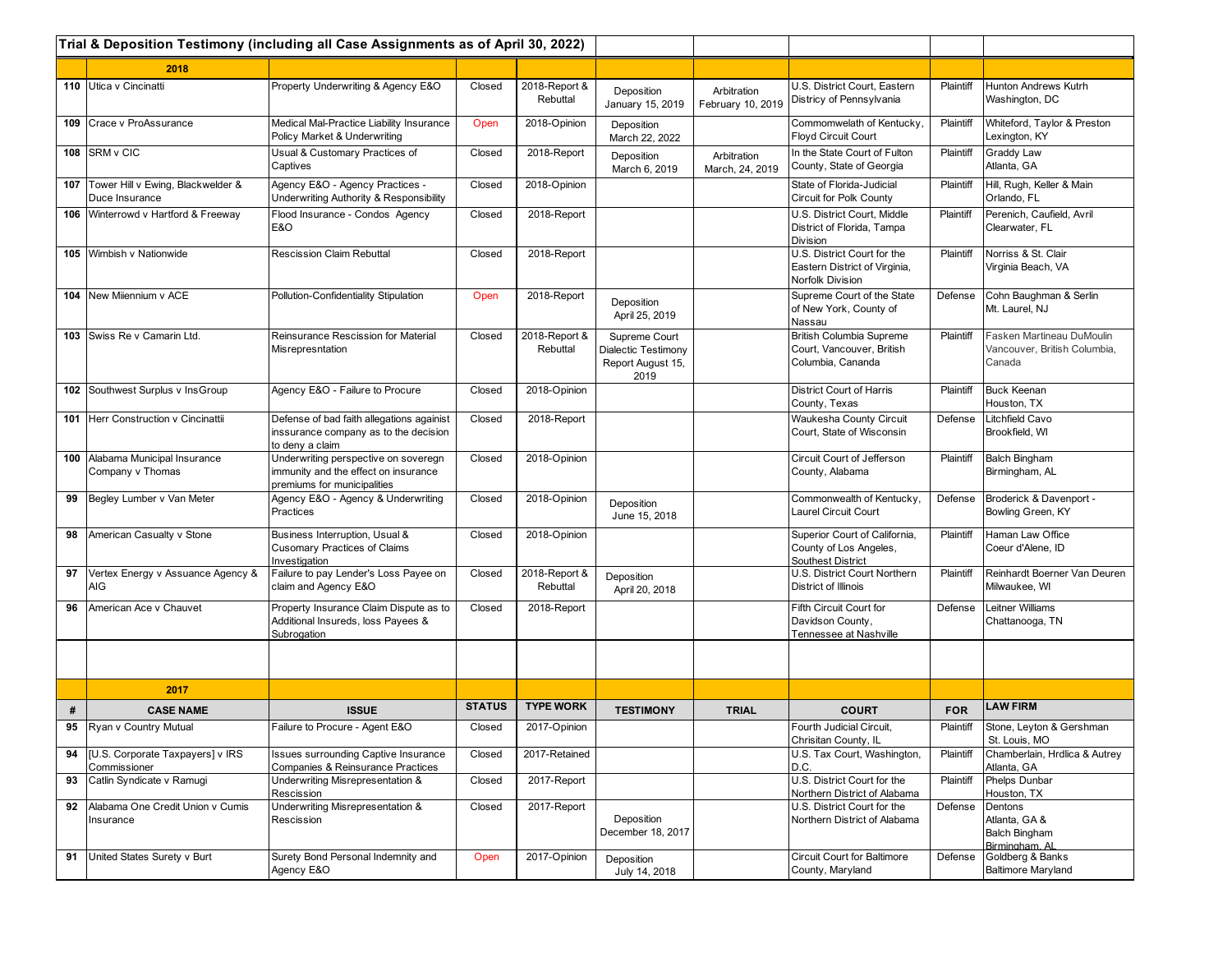|    |                                                                               | Trial & Deposition Testimony (including all Case Assignments as of April 30, 2022)                           |               |                           |                                 |                              |                                                                |            |                                                          |
|----|-------------------------------------------------------------------------------|--------------------------------------------------------------------------------------------------------------|---------------|---------------------------|---------------------------------|------------------------------|----------------------------------------------------------------|------------|----------------------------------------------------------|
|    | 90 Guarantee Insurance y Cornerstone                                          | <b>Workers' Compensation Claims</b><br>Adjudication & Audit Dispute                                          | Closed        | 2017-Report               |                                 |                              | U.S. District Court - District<br>of New Jersey                | Plaintiff  | Winget, Spadafora &<br>Schwartzberg<br>New York City, NY |
| 89 | Custom Mechanical v AFICA                                                     | Agency E&O - Failure to Procure<br><b>Workers' Compensation Insurance</b>                                    | Closed        | 2017-Report               | Deposition<br>January 9, 2018   |                              | U.S. District Court for the<br>Southern District of Indiana    | Plaintiff  | Bingham Greenebaum<br>Evansville, IN                     |
| 88 | Berman Bros v Harmon- Dennis-<br><b>Bradshaw</b>                              | Agency E&O - Failure to Procure<br>Equipment Breakdown Coverage                                              | Closed        | 2017-Opinion              | Deposition<br>July 12, 2017     |                              | State of Alabama Circuit<br>Court of Jefferson County          | Defense    | Lloyd, Gray, Whitehead<br>Birmingham, AL                 |
| 87 | Marion Bank v Marion Insurance<br>Agency                                      | Agency E & O - Falure to notify client of<br>insurance carrier insolvency                                    | Closed        | 2017-Opinion              | Deposition<br>August 4, 2017    |                              | State of Alabama Circuit<br>Court of Perry County              | Plaintiff  | Bradley, Arant<br>Birmingham, AL                         |
| 86 | Hanover v Avalon                                                              | Agency E & O - Misuse of Surety Bond<br>Authority                                                            | Closed        | 2017-Report               | Deposition<br>December 13, 2017 |                              | U.S. District Court for the<br><b>District of Connecticutt</b> | Defense    | Marco & Sitaras<br>New York City, NY                     |
| 85 | Creative linsurace Managers v SCI                                             | Dispute regarding Insurance Service<br>Fees in a Program Mgt                                                 | Closed        | 2017-Report               | Deposition<br>April 1, 2017     | Arbitration<br>July 20, 2017 | CFJB Arbitration - Atlanta, GA                                 | Defense    | Hawkins Parnell Thackston<br>Atlanta, GA                 |
| 84 | Ultratec v Brittan-Gallagher                                                  | Agency E & O - Failure to Procure<br>Approriate Employers Liabilty                                           | Closed        | 2017-Report               |                                 |                              | U.S. District Court for the<br>Northern District of Alabama    | Plaintiff  | Maynard, Cooper & Gale,<br>Birmingham, AL                |
| 83 | Cable Broadband v Depositors<br><b>Insurance Company</b>                      | Property Insurance Underwriting &<br>Placement Usual & Customary<br>Practices & Rescission                   | Closed        | 2017-Report               | Deposition<br>May 19, 2017      |                              | U.S. District Court for the<br>Northern District of Georgia    | Plaintiff  | <b>MBW Law</b><br>Atlanta, GA                            |
| 82 | South Fifth Towers v Aspen Insurance                                          | Property Insurance Underwriting &<br>Placement Usual & Customary<br>Practices & Rescission                   | Closed        | 2017-Report               |                                 |                              | U.S. District Court-Western<br>District of Kentucky            | Plaintiff  | <b>Eddines Domine</b><br>Louisville, KY                  |
| 81 | Midwest Commercial Funding v<br><b>Cincinnati Specialty Underwriters</b>      | Property Insurance Usual & Customary<br>Practices, Force-Placed coverage,<br>Mortgagee interest & Rescission | Closed        | 2017-Report               |                                 |                              | U.S. District Court for the<br>Eastern District of Wisconsin   | Defense    | Litchfield Cavo<br>Brookefield, WI                       |
| 80 | Southern Insurance v Travelers                                                | Property Underwriting Usual &<br><b>Customary Pratices</b>                                                   | Closed        | 2017-Report               |                                 |                              | U.S. District Court for the<br>Northern District of Alabama    | Defense    | Ely & Eisenburg<br>Birmingham, AL                        |
| 79 | Corradi v Forest Agency                                                       | Agency E&O Usual & Customary<br>Practices                                                                    | Closed        | 2017-Report               |                                 |                              | U.S. District Court for<br>Western District of Virginia        | Defense    | Eccleston & Wolf<br>Fairfax, VA                          |
|    | 78 Wellons v Eagle Valley Clean Energy                                        | <b>Property Underwriting</b>                                                                                 | Closed        | 2017-Report               |                                 |                              | U.S. District Court - Colorado<br><b>District</b>              | Defense    | Campbell, Latiolas & Averbach<br>Denver, CO              |
| 77 | Vertical Earth v Yates Insurance<br>Agency                                    | Agency E&O - Claim Notification<br>Dispute                                                                   | Closed        | 2017-Opinion              | Deposition<br>April 1, 2017     |                              | State of Georgia Superior<br>Court of DeKalb County            | Defense    | McRae Bertschi & Cole<br>Dunwoody, GA                    |
| 76 | Allegheny/IFIC v Titanium Builders                                            | <b>Surety Bond Discharge</b>                                                                                 | Closed        | 2017-Report &<br>Rebuttal |                                 |                              | U.S. District Court - District<br>of Arizona                   | Plaintiff  | Snell & Wilmer - Phoenix, AZ                             |
| 75 | Brown v Millville Mutual                                                      | Agency E&O - Homeowners vs<br>Farmowners Policy                                                              | Closed        | 2017-Report               |                                 |                              | State of Pennslvania Court<br>of Common Pleas                  | Plantiff   | The Waffenschmidt Law Firm<br>South Williamsport, PA     |
| 74 | Auto-Owners v Morris                                                          | DSJ on Agency E&O & Unininsured<br>Motorist Claim                                                            | Closed        | 2017-Report               | Deposition<br>March 6, 2017     |                              | U.S. District Court Northen<br>District of Alabama             | Plaintiff  | Belt & Bruner<br>Birmingham, AL                          |
| 73 | Century 21 v Partners & Brown &<br>Brown & AIG                                | Agency E&O regarding Retroactive<br>Date of policy & bad faith on carriers<br>failure to pay claim           | Closed        | 2017-Report               | Deposition<br>July 19, 2017     | Trial<br>August 28, 2017     | State of Hawaii - First<br>Circuit Court                       | Defense    | McCorrister, Miller, Mukai,<br>Honolulu, HI              |
| 72 | Jaudon v Guardian Life                                                        | <b>Agent Commission Dispute</b>                                                                              | Closed        | 2017-Opinion              |                                 |                              | State of Mississippi Circuit<br>Court of Hinds County          | Plaintiff  | Carson Law Group<br>Jackson, MS                          |
|    |                                                                               |                                                                                                              |               |                           |                                 |                              |                                                                |            |                                                          |
|    | 2016                                                                          |                                                                                                              |               |                           |                                 |                              |                                                                |            |                                                          |
| #  | <b>CASE NAME</b>                                                              | <b>ISSUE</b>                                                                                                 | <b>STATUS</b> | <b>TYPE WORK</b>          | <b>TESTIMONY</b>                | <b>TRIAL</b>                 | <b>COURT</b>                                                   | <b>FOR</b> | <b>LAW FIRM</b>                                          |
| 71 | Riverport Insurance v Horizon Human   DSJ regardng Claim Denial &<br>Services | <b>Underwriting Practices</b>                                                                                | Closed        | 2016-Report               |                                 |                              | State of Arizona County of<br>Maricopa                         | Plaintiff  | Polsinelli<br>Phoenix, AZ                                |
| 70 | Whiting-Turner v KPS                                                          | Agency/Broker E&O & usual &<br>cusomary practices of Surety Bonding                                          | Closed        | 2016-Report               |                                 |                              | U.S. District Court Clark<br>County, NV                        | Defense    | Murchason-Cummiming<br>Las Vegas, NV                     |
| 69 | Sinclair-Laws v Chen                                                          | Usual & cusomary practices of<br>Personal Automobile Underwriting                                            | Closed        | 2016-Report               | Deposition<br>October 10, 2016  | Trial<br>October 24, 2016    | State of California County of<br>_os Angeles                   | Defense    | Ford, Walker, Haggerty &<br>Behar Long Beach, CA         |
| 68 | Owner's Insurance v Warren<br>Mechanical                                      | Underwriting Practices,<br>Misrepresentation & Rescission                                                    | Closed        | 2016-Report               | Deposition<br>November 29, 2016 |                              | U.S. District Court District of<br>South Carolina              | Plaintiff  | <b>Wall Templeton</b><br>Charleston, SC                  |
| 67 | Parkview Gardens v Owners<br>Insurance                                        | Underwriting Practices,<br>Misrepresentation & Rescission                                                    | Closed        | 2016-Report               | Deposition January<br>9, 2018   |                              | State of Colorado District<br>Court, Boulder County            | Defense    | Zuphus & Angell<br>Denver, CO                            |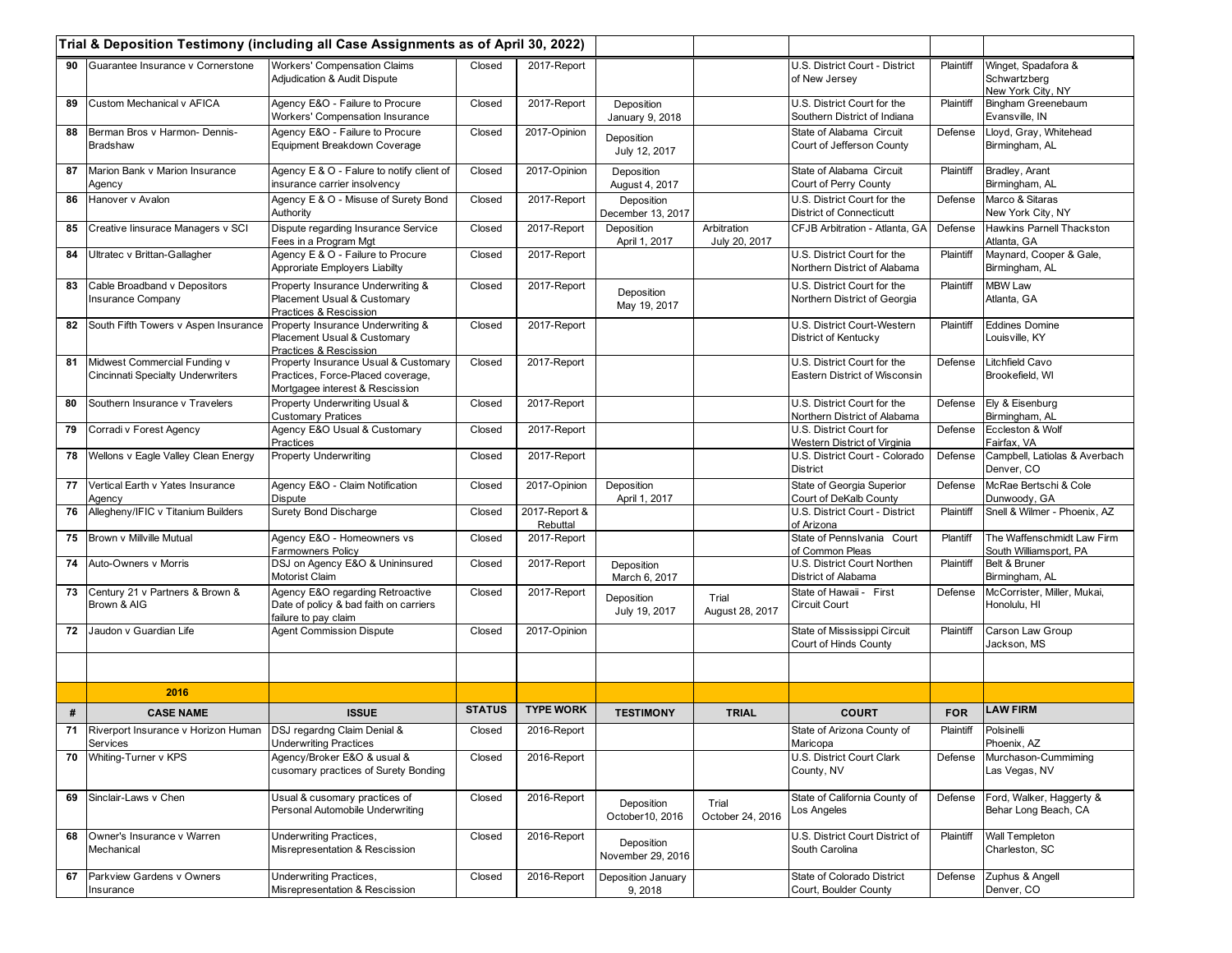|    |                                                                                    | Trial & Deposition Testimony (including all Case Assignments as of April 30, 2022)                           |               |                                         |                                  |              |                                                              |            |                                                    |
|----|------------------------------------------------------------------------------------|--------------------------------------------------------------------------------------------------------------|---------------|-----------------------------------------|----------------------------------|--------------|--------------------------------------------------------------|------------|----------------------------------------------------|
| 66 | Riva Development v Greenwood<br>Insurance                                          | Agency E&O - Failure to<br>Procure/Agency Duty                                                               | Closed        | 2016-Report                             | Deposition<br>July 9, 2012       |              | State of Texas 33rd Judicial<br>District- Harris County      | Plaintiff  | Thomas M.Fountain<br>The Woodlands, TX             |
| 65 | Evanston Insurance Company v AJ's<br><b>Electrical Testing</b>                     | General Liability Underwriting Usual &<br>Customary Practices relating to a third-<br>party liability claim. | Closed        | 2016-Report                             |                                  |              | U.S. District Court South<br>Carolina-Aiken Division         | Plaintiff  | Nimmoms & Malchow -<br>Augusta, GA                 |
| 64 | Companion v Wood                                                                   | Agency E&O - Underwriting Practices<br>of Work Comp MGA for a Professional<br><b>Employer Organization</b>   | Closed        | 2016-Report                             | Deposition<br>July 27, 2016      |              | U.S. District Court-South<br>Carolina-Columbia Division      | Defense    | Gardner & Haas<br>Dallas, TX                       |
| 63 | QBE v AIG                                                                          | <b>Claim Denial &amp; Underwriting Practices</b><br>on Insurance Company E&O Policy                          | Closed        | 2016-Report                             | Deposition<br>August 12, 2016    |              | State of New York Supreme<br>Court County of New York        | Defense    | Bressler, Amery, Ross<br>New York, NY              |
|    | 62 Flo's Diner v. Canopius                                                         | DSJ on Claim Denial & Underwriting<br>Practices on Policy Non-Renewal                                        | Closed        | 2016-Report                             |                                  |              | U.S. District Court South<br>Carolina Charleston Division    | Defense    | <b>Wall Templeton</b><br>Charleston, SC            |
| 61 | ProMed v. Clay & Land Agency                                                       | Agency E&O - Failure to Procure<br>Property on Unknown Location                                              | Closed        | 2016-Opinion                            |                                  |              | State of Tennessee<br>Chancery Court Titpton<br>County       | Defense    | Hagood Adelman Tipton<br>Memphis, TN               |
| 60 | Smeeding & Papalia                                                                 | Agency E&O - Agency Practices Re:<br>Proposals Standard of Care                                              | Closed        | 2016-Report                             |                                  |              | U.S. District Court of<br>Northern Texas Dallas<br>Division  | Defense    | Cobb, Martinez, Woodward<br>Dallas, TX             |
| 59 | Ascension Health v. Ascension<br>Insurance                                         | Trademark Infringement, Agency<br>Practices & Health Insurance vs<br>Healthcare                              | Closed        | 2016-Report                             | Deposition<br>March 15, 2016     |              | U.S. District Court Eastern<br>District of Missouri          | Defense    | Polsinelli<br>St. Louis, MO                        |
| 58 | Southern Trust v. Sidney Cox Agency                                                | Agency E&O - Alleged Misuse of<br><b>Agency Binding Authority</b>                                            | Closed        | 2016-Opinion                            | Deposition<br>May 1, 2018        |              | State of Georgia Superior<br>Court of Burke County           | Defense    | Owen, Gleaton, Eagan<br>Atlanta, GA                |
| 57 | Illinois Union v. Upshaw Agency                                                    | Agency E&O - Subrogation of Paid<br><b>Builders Risk Claim</b>                                               | Closed        | 2016-Report                             |                                  |              | U.S. District Court Northern<br>District of Texas - Amarillo | Defense    | Cobb, Martinez, Woodward<br>Dallas, TX             |
| 56 | MI Windows v. Liberty Mutual                                                       | Bad Faith Claim Denial & Underwriting<br>Practice on Fronted Retention Program                               | Closed        | 2016-Retained                           |                                  |              | U.S. District Court for Centra<br>Florida Tampa Division     | Defense    | Akerman<br>Miami, FL                               |
| 55 | Goshen v. Gerber                                                                   | Bad Faith Claim Denial/Underwriting<br>Practice - Excess Insurance Exclusion                                 | Closed        | 2016-Report                             |                                  |              | U.S. District Court Northern<br>District of Indiana          | Defense    | Edison, McDowell<br>Houston, TX                    |
| 54 | Georgia Pacific v. S&S Sprinkler                                                   | Agency E&O - Failure to Procure<br><b>Correct Addional Insured Endorsements</b>                              | Closed        | 2016-Report                             | Deposition<br>April 29, 2016     |              | U.S. District Court Alabama<br>Southern District             | Plaintiff  | Briskman & Binion<br>Mobile, AL                    |
|    |                                                                                    |                                                                                                              |               |                                         |                                  |              |                                                              |            |                                                    |
|    | 2015                                                                               |                                                                                                              |               |                                         |                                  |              |                                                              |            |                                                    |
| #  | <b>CASE NAME</b>                                                                   | <b>ISSUE</b>                                                                                                 | <b>STATUS</b> | <b>TYPE WORK</b>                        | <b>TESTIMONY</b>                 | <b>TRIAL</b> | <b>COURT</b>                                                 | <b>FOR</b> | <b>LAW FIRM</b>                                    |
| 53 | Travelers v. Hayes                                                                 | Claim Dispute & Claim Practices Re:<br><b>Business Income Coverage</b>                                       | Closed        | 2015-Report                             | Deposition<br>April 3, 2015      |              | U.S. District Court for the<br>Middle District of Alabama    | Defense    | Strickland & Kendall<br>Montgomery, AL             |
| 52 | Dolgencorp v. Julyn                                                                | Policyholder's Failure to Name Lessor<br>as Additional Insured                                               | Closed        | 2015-Opinion                            |                                  |              | State of Alabama Circuit<br>Court of Limestone County        | Plaintiff  | Christian & Small<br>Birmingham, AL                |
| 51 | Monterey Bay Military Housing v.<br><b>Pinnacle Monterey</b>                       | Risk Management Administration of a<br>Master Insurance Program                                              | Closed        | 2015-Report &<br>Rebuttal<br>Reports    | Deposition<br>June 9, 2015       |              | U.S. District Court Northern<br>District of California       | Defense    | <b>Greenberg Traurig</b><br>Chicago, IL            |
| 50 | International Broadband Electric<br>Communications, Inc. v. Cobbs, Allen<br>& Hall | Agency E&O - Claim Denial/Failure to<br>Procure & Use of Property Sub-Limits                                 | Closed        | 2015-Opinion                            |                                  |              | State of Alabama Circuit<br>Court of Cullman County          | Defense    | Lloyd, Gray, Whitehead<br>Birmingham, AL           |
| 49 | Owen v. Sterling G, Johnson<br>Company & Hunter Rankin                             | Agency E&O - Claim Denial/Failure to<br>Procure                                                              | Closed        | 2015-Report                             | Deposition<br>August 6, 2015     |              | Commonwealth of Kentucky<br>Hardin Circuit Court             | Plaintiff  | Skeeters, Bennett<br>Radcliff, KY                  |
| 48 | Most Valuable Personnel v. Clay &<br>Land Insurance                                | Agency E&O - Failure of Professional<br>Employer Organization (PEO)                                          | Closed        | 2015-Report                             | Deposition<br>December 30, 2015  |              | U.S. District Court Northern<br>District of Mississippi      | Defense    | Hagwood, Adelman, Tipton<br>Memphis, TN            |
| 47 | Regions v. Old Republic Insurance<br>Company v. Chattawood Insurance<br>Company    | Interpleader Action regarding<br>Reinsurance & Captive Insurance<br>Practices                                | Closed        | 2015-Report &<br><b>Rebuttal Report</b> | Deposition<br>September 22, 2015 |              | U.S. District Court for the<br>Northern District of Alabama  | Defense    | Massey, Stotser<br>Birmingham, AL                  |
| 46 | Great American Insurance Company<br>v. Huber, Erickson & Bowman, LLC               | Subrogation of Surety Bond Claim<br>Payment                                                                  | Closed        | 2015-Report                             | Deposition<br>October 19, 2015   |              | U.S. District Court District of<br>Utah, Central Division    | Defense    | Plant, Christianson & Kanell<br>Salt Lake City, UT |
| 45 | Scanlon Taylor Millworks v. Bottrell &<br>Lloyds                                   | Agency E&O - Claim Denial/Failure to<br>Procure                                                              | Closed        | 2015-Opinion                            |                                  |              | State of Mississippi - Hinds<br>County Circuit Court         | Plaintiff  | Adcock & Morrison<br>Jackson, MS                   |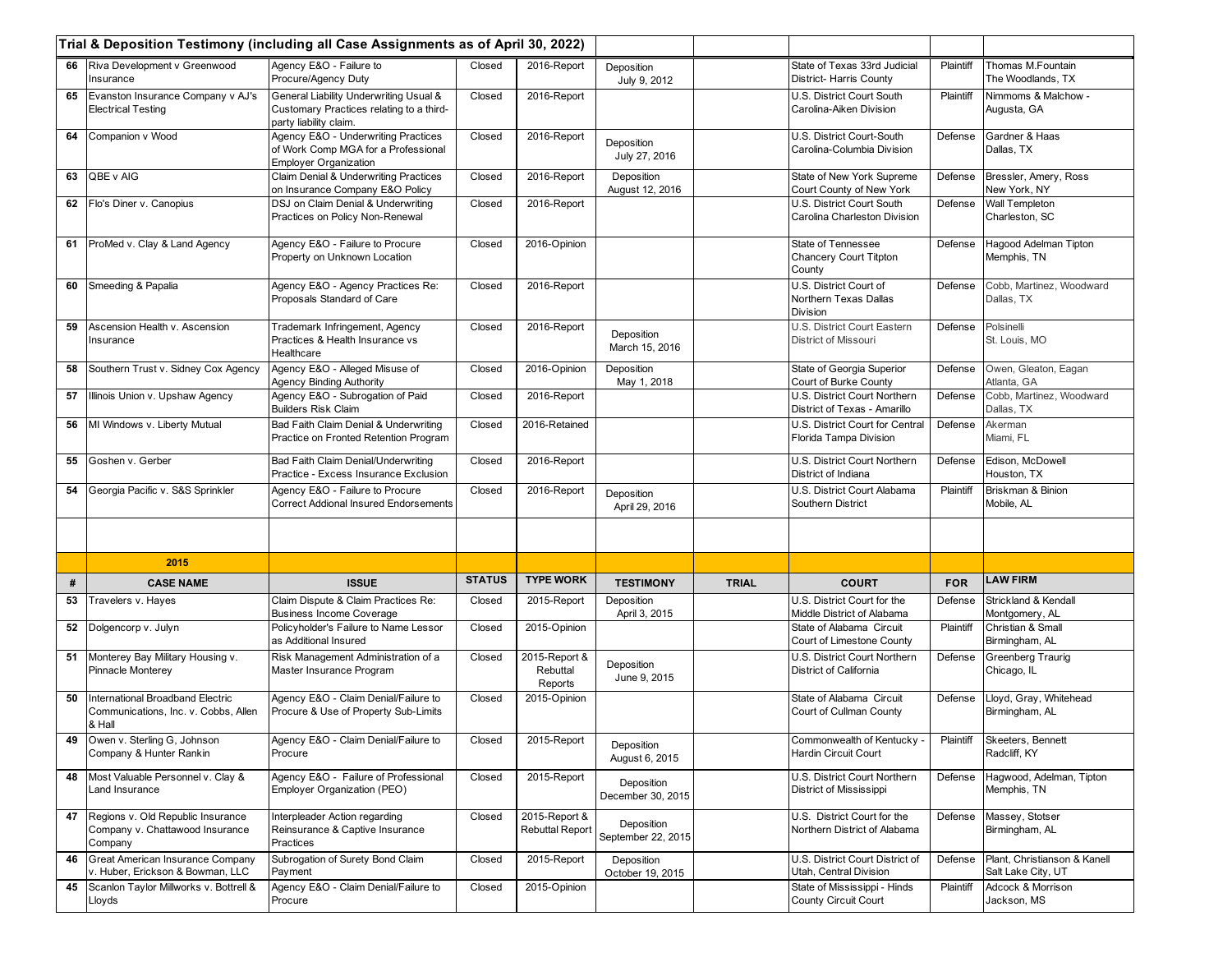|    |                                                           | Trial & Deposition Testimony (including all Case Assignments as of April 30, 2022) |               |                           |                                 |              |                                                                |            |                                                  |
|----|-----------------------------------------------------------|------------------------------------------------------------------------------------|---------------|---------------------------|---------------------------------|--------------|----------------------------------------------------------------|------------|--------------------------------------------------|
|    | 44 Hall & Sons v. Nelson Insurance<br>Company             | Agency E&O - Claim Denial/Failure to<br>Procure Motorcycle Coverage                | Closed        | 2015-Opinion              |                                 |              | Commonwealth of Kentucky<br>Circuit Court of Fayette<br>County | Defense    | Stoll, Keenon, Ogden<br>Lexington, KY            |
| 43 | CTI Foods v. First Mercury Insurance<br>Company           | <b>Products Recall Insurance Practices</b>                                         | Closed        | 2015-Report               | Deposition<br>November 10, 2015 |              | U.S. District Court Southern<br><b>District of New York</b>    | Plaintiff  | Carroll McNulty Kull,<br>New York City, NY       |
| 42 | AIG v. Interstate Fire & Casualty                         | Claim Denial, Underwriting Practices &<br><b>Insurance Applications</b>            | Closed        | 2015-Opinion              |                                 |              | State of California-Superior<br>Court of Contra Costa          | Plaintiff  | Cohen. Placitella & Roth<br>Philadelphia, PA     |
|    |                                                           |                                                                                    |               |                           |                                 |              |                                                                |            |                                                  |
|    | 2014                                                      |                                                                                    |               |                           |                                 |              |                                                                |            |                                                  |
| #  | <b>CASE NAME</b>                                          | <b>ISSUE</b>                                                                       | <b>STATUS</b> | <b>TYPE WORK</b>          | <b>TESTIMONY</b>                | <b>TRIAL</b> | <b>COURT</b>                                                   | <b>FOR</b> | <b>LAW FIRM</b>                                  |
| 41 | Tri-State v. Clay & Land Agency                           | Agency E&O - Claim Denial/Failure to<br>Procure                                    | Closed        | 2014-Opinion              |                                 |              | <b>State of Tennessee</b><br>Circuit Court of Shelby<br>County | Defense    | <b>Shuttleworth-Williams</b><br>Memphis, TN      |
| 40 | Vernon Mills v. Regions Insurance                         | Agency E&O - Claim Denial/Failure to<br>Procure                                    | Closed        | 2014-Opinion              |                                 |              | State of Alabama Circuit<br>Court of Lamar County              | Plaintiff  | Marsh Rikard & Bryan<br>Birmingham, AL           |
| 39 | Safetynet Youth Systems v.<br>Guarantee Insurance Company | Agency E&O - Retrospective Rating<br>Plan                                          | Closed        | 2014-Opinion              |                                 |              | State of Alabama Circuit<br>Court for Dallas County            | Defense    | <b>Starnes Davies Florie</b><br>Mobile, AL       |
| 38 | American Modern v. Barry Kendrick                         | Agency E&O - Claim Denial/Failure to<br>Procure                                    | Closed        | 2014-Opinion              |                                 |              | U.S. District Court Eastern<br>District of Kentucky            | Defense    | Harp Law,<br>Frankfort, KY                       |
| 37 | Essex v. R&O Agency                                       | Agency E&O - Claim Denial/Failure to<br>Procure                                    | Closed        | 2014-Retained             |                                 |              | State of Georgia State Court<br>of DeKalb County               | Defense    | Cozen O'Connor<br>Atlanta, GA                    |
| 36 | Bolt v. North Jackson Water Authority                     | Surety Bond Claim Denial                                                           | Closed        | 2014-Opinion              | Deposition<br>July 21, 2014     |              | State of Alabama-Circuit<br>Court of Jackson County            | Defense    | Jack Livingston<br>Scottsboro, AL                |
| 35 | Petznick v. Willis                                        | Agency E&O - Claim Denial/Failure to<br>Procure                                    | Closed        | 2014-Opinion              |                                 |              | State of Alabama Circuit<br>Court of Jefferson County          | Plaintiff  | The Lowe Law Firm<br>Birmingham, AL              |
| 34 | Jewelers Mutual Insurance Company<br>v. Mangalam          | Dispute as to amount of claim payment.                                             | Closed        | 2014-Report               |                                 |              | U.S. District Court for the<br>Northern District of Georgia    | Defense    | Warhurst & Buffalo<br>Mobile, AL                 |
|    | 2013                                                      |                                                                                    |               |                           |                                 |              |                                                                |            |                                                  |
| #  | <b>CASE NAME</b>                                          | <b>ISSUE</b>                                                                       | <b>STATUS</b> | <b>TYPE WORK</b>          | <b>TESTIMONY</b>                | <b>TRIAL</b> | <b>COURT</b>                                                   | <b>FOR</b> | <b>LAW FIRM</b>                                  |
| 33 | Martinez v. Scottsdale                                    | Failure to Pay Employee Dishonesty<br>Claim                                        | Closed        | 2014-Report               |                                 |              | U.S. District Court for<br>Northern District of Alabama        | Plaintiff  | Massey, Stotser<br>Birmingham, AL                |
| 32 | Petro v. Travelers                                        | D&O Bad Faith Claim - Condo Assoc -<br>Failure to Settle Claims                    | Closed        | 2014-Report &<br>Rebuttal | Deposition<br>August 22, 2013   |              | U.S. District Court of<br>Northern Florida                     | Plaintiff  | Crew & Crew<br>Fort Walton Beach, FL             |
| 31 | C&I Entertainment v. Fidelity & Deposit<br>of Maryland    | Surety Bond Claim Denial                                                           | Closed        | 2014-Report &<br>Rebuttal | Deposition<br>October 9, 2013   |              | U.S. District of Northern<br>Mississippi                       | Plaintiff  | Glassman Edwards<br>Memphis, TN                  |
| 30 | Nelson v. Conner & Gallagher                              | Agency E&O - Agency Practices & Use<br>of Captive Insurance Company                | Closed        | 2014-Report               | Deposition<br>October 9, 2014   |              | State of Illinois Circuit Court<br>of DuPage County            | Plaintiff  | Rock Fusco Connelly<br>Chicago, IL               |
| 29 | Bedford v. Tennessee Farmers Mutual                       | Underwriting Practices & Claim Denial                                              | Closed        | 2014-Opinion              |                                 |              | State of Tennessee-Circuit<br>Court of Shelby County           | Plaintiff  | Freemon Law Firm<br>Lawrenceburg, TN             |
| 28 | Artistic Rug v. Auto-Owners                               | Agency E&O - Agency Practices                                                      | Closed        | 2014-Opinion              | Deposition<br>November 13, 2013 |              | State of Alabama Circuit<br>Court of Madison County            | Plaintiff  | Harrison Gammons<br>Huntsville, AL               |
|    | 27   Indemnity v. Doodson Insurance                       | Agency Non-Compete Agreement                                                       | Closed        | 2014-Report               |                                 |              | U.S. District Court for the<br>District of Maryland            | Plaintiff  | Indemnity Insurance Company<br><b>RRG</b>        |
|    | Brokerage                                                 |                                                                                    |               |                           |                                 |              |                                                                |            |                                                  |
| 26 | Pludeman v. Northern Leasing<br>Systems                   | Insurance and Self-Insurance                                                       | Closed        | 2014-Opinion              |                                 |              | U.S. District Court for the<br>Southern District of New York   | Defense    | Sparks MD<br><b>Moses Singer</b><br>New York, NY |
| 25 | Grandview Palace v. Florida Mutual<br>Assurance Trust     | Self Insurance & Reinsurance                                                       | Closed        | 2014-Report               | Deposition<br>April 25, 2014    |              | U.S. District Court for the<br>Southern District of Florida    | Defense    | Squires Patton Boggs<br>Miami, FL                |
| 24 | Atlantic Specialty v. Kornegay                            | Bad Faith Claim Denial & Claim<br><b>Handling Process</b>                          | Closed        | 2014-Report &<br>Rebuttal | Deposition<br>June 6, 2014      |              | U.S. District Court for<br>Southern District of Alabama        | Plaintiff  | Richardson Law Firm<br>Mobile, AL                |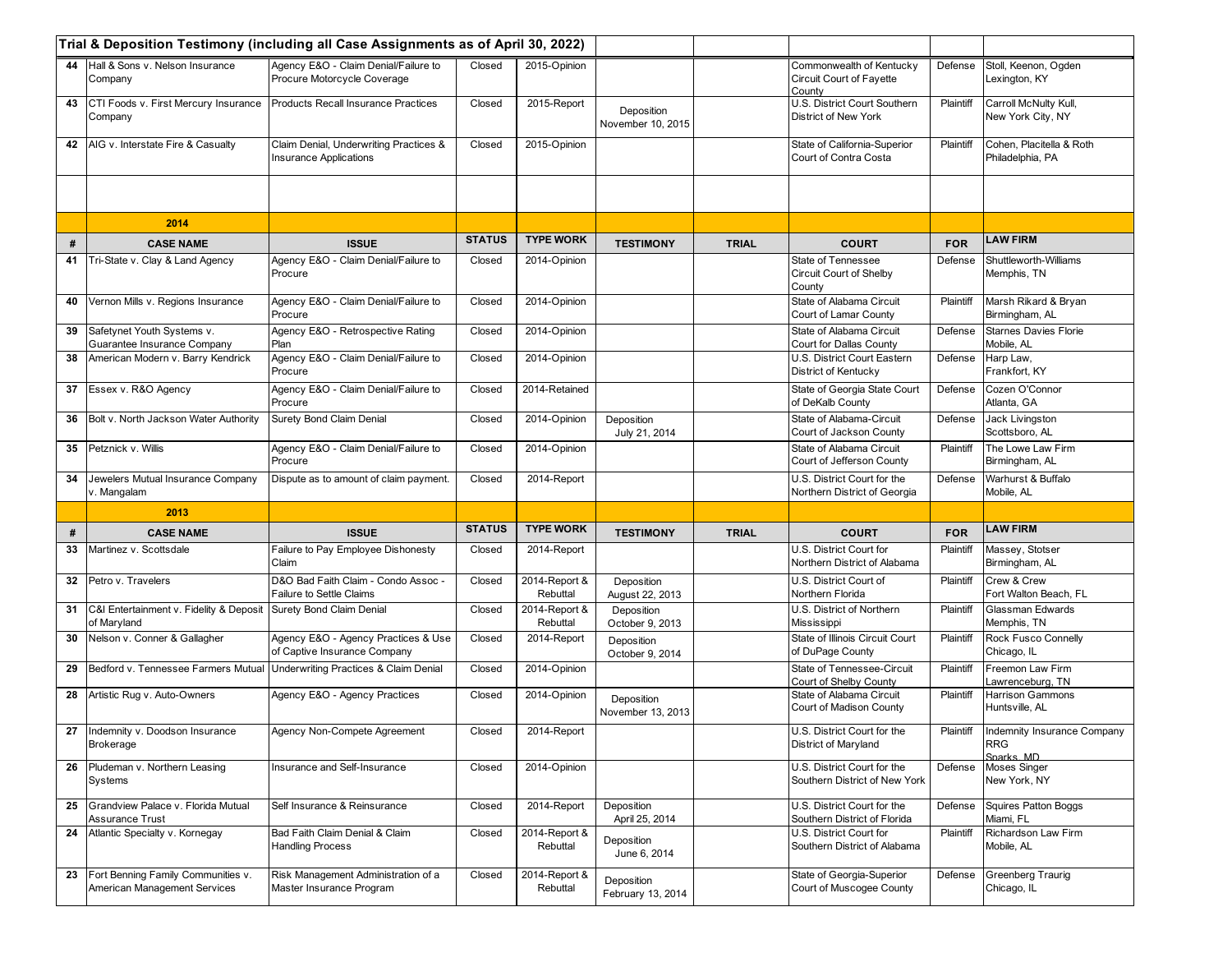|                   |                                                                                                 | Trial & Deposition Testimony (including all Case Assignments as of April 30, 2022)                            |               |                           |                                 |                           |                                                                                       |            |                                                                    |
|-------------------|-------------------------------------------------------------------------------------------------|---------------------------------------------------------------------------------------------------------------|---------------|---------------------------|---------------------------------|---------------------------|---------------------------------------------------------------------------------------|------------|--------------------------------------------------------------------|
|                   | 2012                                                                                            |                                                                                                               |               |                           |                                 |                           |                                                                                       |            |                                                                    |
| #                 | <b>CASE NAME</b>                                                                                | <b>ISSUE</b>                                                                                                  | <b>STATUS</b> | <b>TYPE WORK</b>          | <b>TESTIMONY</b>                | <b>TRIAL</b>              | <b>COURT</b>                                                                          | <b>FOR</b> | <b>LAW FIRM</b>                                                    |
| 22                | Auto-Owners Insurance Company v.<br>South Central Agency                                        | Surety Bond Claim Subrogation -<br>Agency Issuing Bond                                                        | Closed        | 2012-Report               | Deposition<br>April 24, 2012    |                           | U.S. District Court for the<br>Middle District of Alabama                             | Defense    | <b>Martin Weed</b><br>Birmingham AL                                |
| 21                | Ocean's 11 Bar & Grill v. Indemnity<br>Insurance Group RRG                                      | Policy Rescission - Material<br>Misrepresentation on Insurance<br>Application                                 | Closed        | 2012-Report &<br>Rebuttal | Deposition<br>May 5, 2012       |                           | U.S. District Court for the<br>Southern District of Florida                           | Defense    | Silverman Thompson<br>Baltimore, MD                                |
| 20                | Manhattan Beachwear v. Lloyd's                                                                  | Bad Faith Claim Denial - Throughput<br>Insurance                                                              | Closed        | 2012-Retained             |                                 |                           | U.S. District Court Central<br>District of California                                 | Plaintiff  | Dickstein Shapiro<br>Los Angeles, CA                               |
| 19                | Beach Bars v. Indemnity Insurance<br>Group RRG                                                  | Policy Rescission - Material<br>Misrepresentation on Insurance<br>Application                                 | Closed        | 2012-Report &<br>Rebuttal | Deposition<br>July 9, 2012      |                           | U.S. District Court, Southern<br>District of Florida                                  | Defense    | Silverman Thompson<br>Baltimore, MD                                |
| 18                | Doodson Agency v. Indemnity<br>Insurance Group RRG                                              | Agency Non-Compete Agreement                                                                                  | Closed        | 2012-Report               |                                 |                           | U.S. District Court District of<br>Maryland                                           | Defense    | Silverman Thompson<br>Baltimore, MD                                |
| 17                | Bernheim v. Hoffman Brown                                                                       | Failure to Pay Jewelry Floater Claim                                                                          | Closed        | 2012-Opinion              |                                 |                           | U.S. District Court Central<br>District of California                                 | Plaintiff  | The Bernheim Law Firm<br>Beverly Hills, CA                         |
|                   | 2011                                                                                            |                                                                                                               |               |                           |                                 |                           |                                                                                       |            |                                                                    |
| #                 | <b>CASE NAME</b>                                                                                | <b>ISSUE</b>                                                                                                  | <b>STATUS</b> | <b>TYPE WORK</b>          | <b>TESTIMONY</b>                | <b>TRIAL</b>              | <b>COURT</b>                                                                          | <b>FOR</b> | <b>LAW FIRM</b>                                                    |
|                   | 16 EMC v. Riggs                                                                                 | Claim Denial per Wear & Tear<br>Exclusion - Wind Damage                                                       | Closed        | 2011-Report               | Deposition<br>October 18, 2011  |                           | U.S. District Court for<br>Northern District of Alabama                               | Defense    | Bear & Liddon<br>Birmingham, AL                                    |
|                   | 15 Rosamond v. Great American                                                                   | Bad Faith Failure to Pay Claim on<br>Injured Worker due to Previous<br><b>Conditions Exclusion</b>            | Closed        | 2011-Report               | Deposition<br>April 11, 2011    |                           | U.S. District Court for the<br>Southern District of<br>Mississippi                    | Plaintiff  | <b>Murphy Williams</b><br>Jackson MS                               |
|                   | 14   Blackhurst v. Turbeville Agency                                                            | Agency E&O - Additional Insured<br>Status of Former Property Manager<br>after a fatality at insured location. | Closed        | 2011-Opinion              | Deposition<br>April 21, 2011    |                           | State of South Carolina, 5th<br>Circuit Court, Richland<br>County                     | Defense    | Sowell, Gray, Step & Lafitte<br>Columbia, SC                       |
| 13                | Commerce & Industry v. S&M Brands                                                               | Insurance Audit Practices - workers'<br>compensation audit and the changing of<br>class codes & rates         | Closed        | 2011- Report              | Deposition<br>April 13, 2013    | Trial<br>August 26, 2015  | Commonwealth of Virginia-<br>Circuit Court for County of<br>Lunenburg                 | Defense    | S & M Brands, Inc.<br>Keysville, VA                                |
|                   | 12 Groce v. Scheetz, Hogan, Freeman &<br>Phillips                                               | Agency E&O - Claim Denial/Failure to<br>Procure Appropriate Property Forms &<br>Valuation                     | Closed        | 2011-Opinion              | Deposition<br>November 23, 2011 |                           | State of South Carolina,<br>Court of Common Pleas,<br>County of Greenville            | Plaintiff  | <b>Covington Patrick</b><br>Greenville, SC                         |
|                   | 11 Calvin Anthony v. South Carolina State<br>Budget and Control Board Insurance<br>Reserve Fund | Bad Faith due to Claim Denial -<br>Personal Injury                                                            | Closed        | 2011-Opinion              |                                 |                           | State of South Carolina.<br>Court of Common Pleas,<br>County of Richland              | Defense    | Sowell, Gray, Stepp & Lafitte<br>Columbia, SC                      |
| 10                | Barnett v. Insurance Unlimited                                                                  | Agency E&O - Claim Denial/Failure to<br>Procure Flood Insurance                                               | Closed        | 2011-Opinion              | Deposition<br>March 5, 2012     | Trial<br>April 4, 2012    | State of Louisiana 38 <sup>th</sup><br>Judicial District for the Parish<br>of Cameron | Defense    | Frilot, LLC<br>New Orleans, LA                                     |
| 9                 | [U.S. Corporate Taxpayer] v. IRS<br>Commissioner                                                | Issues surrounding Captive Insurance<br>Company & Reinsurance Practices                                       | Closed        | 2011-Report               |                                 |                           | U.S. Tax Court, Washington,<br>D.C.                                                   | Defense    | <b>Chief Counsel</b><br>Internal Revenue Service<br>Cincinnati. OH |
|                   |                                                                                                 |                                                                                                               |               |                           |                                 |                           |                                                                                       |            |                                                                    |
|                   | 2010                                                                                            |                                                                                                               |               |                           |                                 |                           |                                                                                       |            |                                                                    |
| $\boldsymbol{\#}$ | <b>CASE NAME</b>                                                                                | <b>ISSUE</b>                                                                                                  | <b>STATUS</b> | <b>TYPE WORK</b>          | <b>TESTIMONY</b>                | <b>TRIAL</b>              | <b>COURT</b>                                                                          | <b>FOR</b> | <b>LAW FIRM</b>                                                    |
| 8                 | Southern Specialties v. Brown & Brown Agency E&O - Failure to Procure                           | Appropriate Coverage and Business<br><b>Income Limits</b>                                                     | Closed        | 2010-Report               | Deposition<br>February 15, 2010 | Trial<br>February 3, 2011 | State of Florida 17th Circuit<br><b>Court-Broward County</b>                          | Plaintiff  | Fowler Rodriguez Valdes-Fauli<br>Coral Gables FL                   |
|                   | 7 Mid-State Surety v. Pulaski County<br>Board of Education                                      | <b>Surety Bond Claim Denial</b>                                                                               | Closed        | 2010-Retained             |                                 |                           | U.S. District Court for Middle<br><b>District of Tennessee</b>                        | Defense    | Smith Cashion & Orr<br>Nashville, TN                               |
| 6                 | Premier Health v. Holderfield Agency                                                            | Agency E&O - Failure to Procure<br>Coverage                                                                   | Closed        | 2010-Retained             |                                 |                           | U.S. District Court for<br>Northern District of Alabama                               | Plaintiff  | Robert Bryan Law, LLC<br>Jasper, AL                                |
|                   | 5   AFD Enterprises v. Nationwide<br>Insurance                                                  | Bad Faith Claim - Refusal to pay fire<br>claim caused by arson                                                | Closed        | 2010-Report               |                                 |                           | U.S. District Court Southern<br>District of Illinois                                  | Defense    | Cassidy & Muelle<br>Peoria, IL                                     |